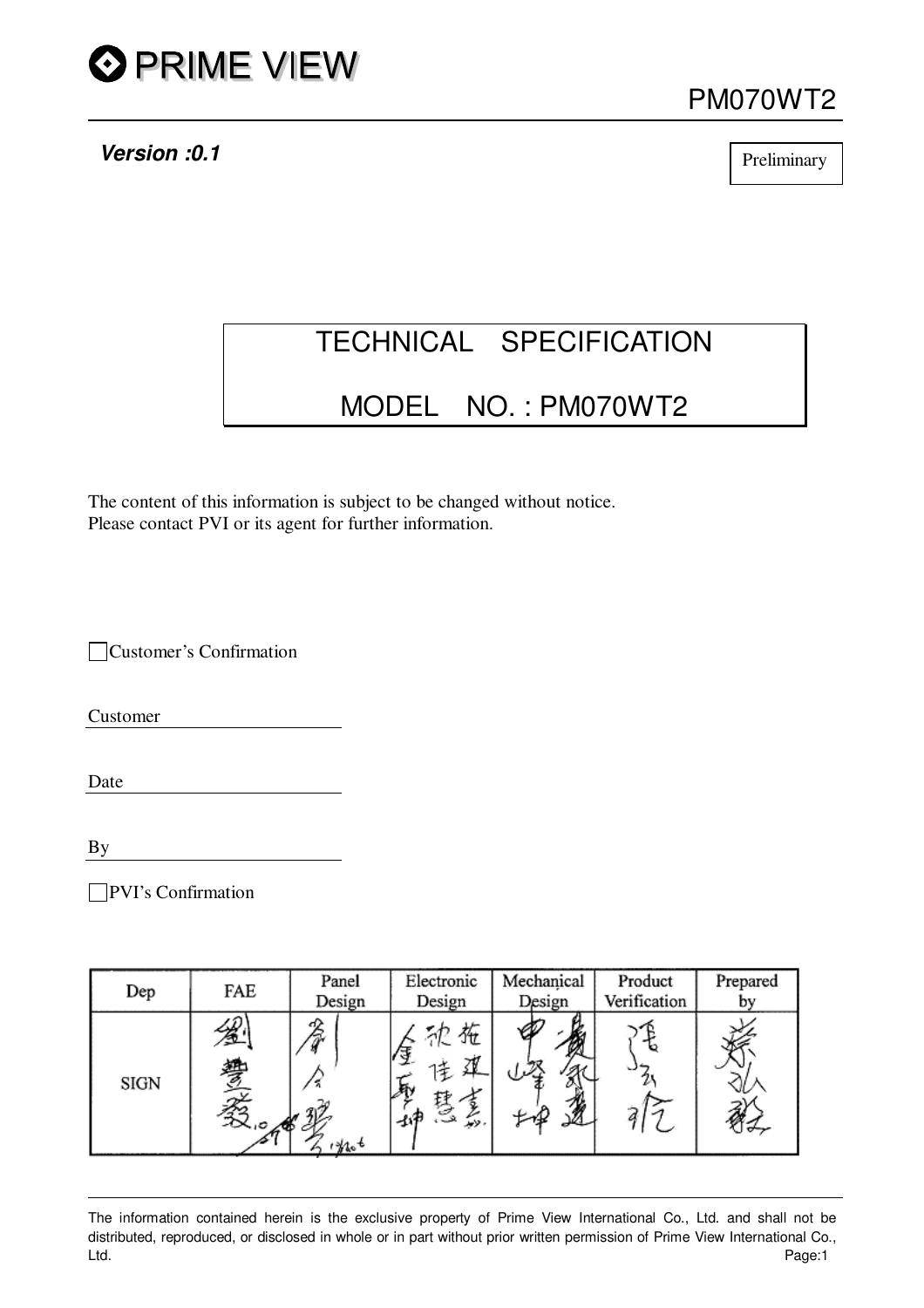# **TECHNICAL SPECIFICATION**

# **CONTENTS**

| NO.            | <i><b>ITEM</b></i>                     | <b>PAGE</b>    |
|----------------|----------------------------------------|----------------|
|                | Cover                                  |                |
|                | Contents                               | $\overline{2}$ |
|                | Application                            | 3              |
| $\overline{2}$ | Features                               | 3              |
| 3              | <b>Mechanical Specifications</b>       | 3              |
| $\overline{4}$ | Mechanical Drawing of TFT-LCD module   | 4              |
| 5              | <b>Input Terminals</b>                 | 6              |
| 6              | <b>Absolute Maximum Ratings</b>        | 8              |
| 7              | <b>Electrical Characteristics</b>      | 8              |
| 8              | <b>Pixel Arrangement</b>               | 10             |
| 9              | Display Color and Gray Scale Reference | 11             |
| 10             | <b>Block Diagram</b>                   | 12             |
| 11             | <b>Interface Timing</b>                | 13             |
| 12             | Power On Sequence                      | 16             |
| 13             | <b>Optical Characteristics</b>         | 16             |
| 14             | <b>Handling Cautions</b>               | 20             |
| 15             | <b>Reliability Test</b>                | 21             |
| 16             | Packing Diagram                        | 22             |
|                | <b>Revision History</b>                | 23             |

The information contained herein is the exclusive property of Prime View International Co., Ltd. and shall not be distributed, reproduced, or disclosed in whole or in part without prior written permission of Prime View International Co., Ltd. Page:2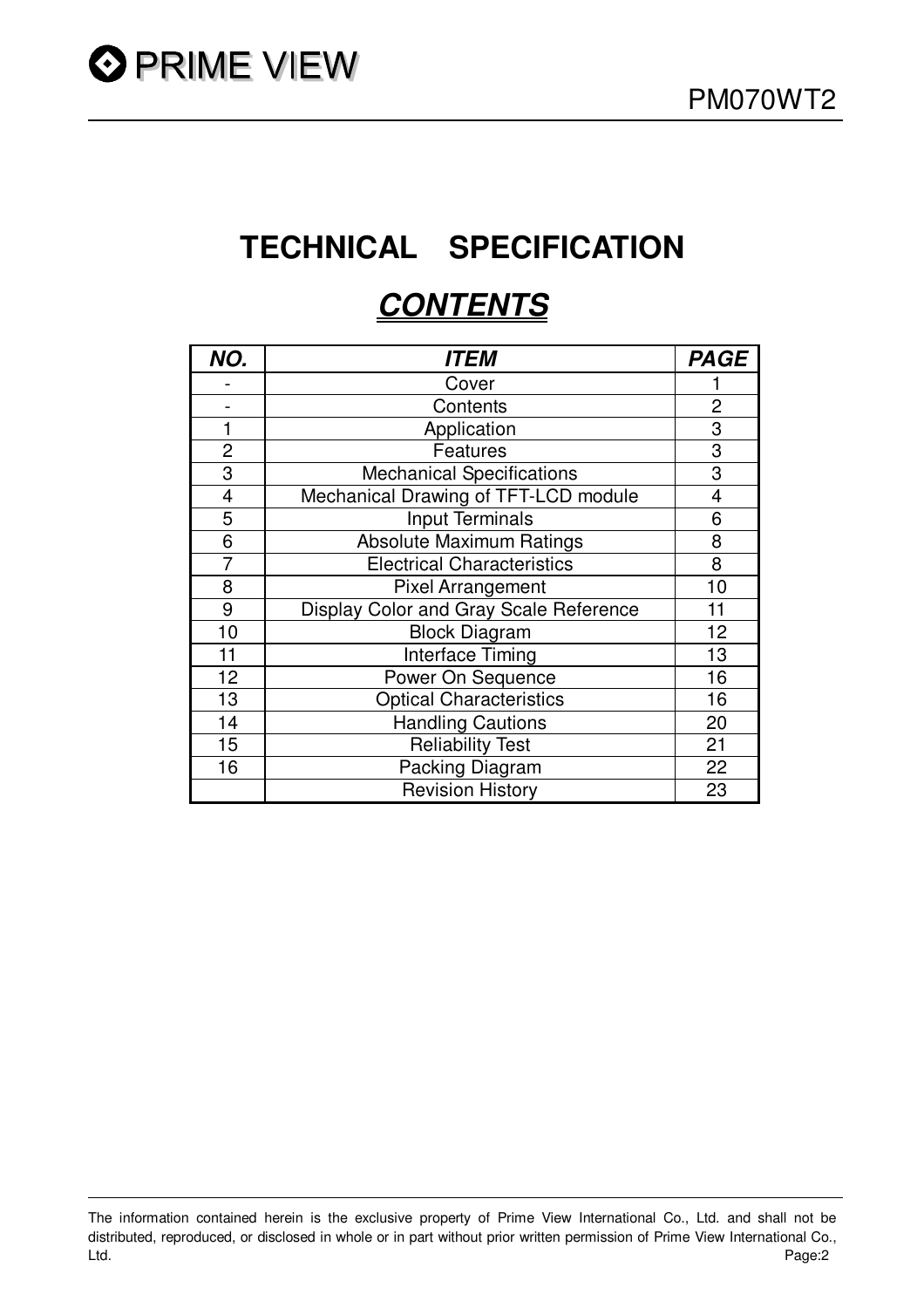#### **1.Application**

This data sheet applies to a color TFT LCD module, PM070WT2.

The application of panel are OA product, portable DVD, car TV(must use Analog to Digital driving board), which requires high quality flat panel display.

Prime View assume no responsibility for any damage resulting from the use of the device which dose not comply with the instructions and the precautions in these specification sheet.

#### **2. Features**

- . Wide VGA (800\*480 pixels) resolution
- . Amorphous silicon TFT LCD panel with LED back-light unit
- . Pixel in stripe configuration
- . Thin and light weight
- . Display Colors: 262,144 colors
- . +3.3V DC supply voltage for TFT LCD panel driving
- . Wide viewing angle
- . TTL interface

| <b>Parameter</b>               | <b>Specifications</b>              | <b>Unit</b> |
|--------------------------------|------------------------------------|-------------|
| <b>Screen Size</b>             | 7.0(diagonal)                      | inch        |
| <b>Display Format</b>          | 800×(R, G, B)×480                  | dot         |
| <b>Display Colors</b>          | 262,144                            |             |
| <b>Active Area</b>             | 152.4(H)×91.44(V)                  | mm          |
| <b>Pixel Pitch</b>             | 0.1905(H)x0.1905(V)                | mm          |
| <b>Pixel Configuration</b>     | <b>Stripe</b>                      |             |
| <b>Outline Dimension</b>       | 166.3(W)×105.3 (H)×10.7 (typ.) (D) | mm          |
| Weight                         | TBD                                | g           |
| <b>LED Back-light</b>          | 33-LED                             |             |
| Surface treatment              | Anti-glare and Wide View Film      |             |
| Display mode                   | Normally white                     |             |
| Gray scale inversion direction | 6 o'clock                          |             |
|                                | [ ref to Page 17 viewing angle ]   |             |

#### **3.Mechanical Specifications**

The information contained herein is the exclusive property of Prime View International Co., Ltd. and shall not be distributed, reproduced, or disclosed in whole or in part without prior written permission of Prime View International Co., Ltd. Page:3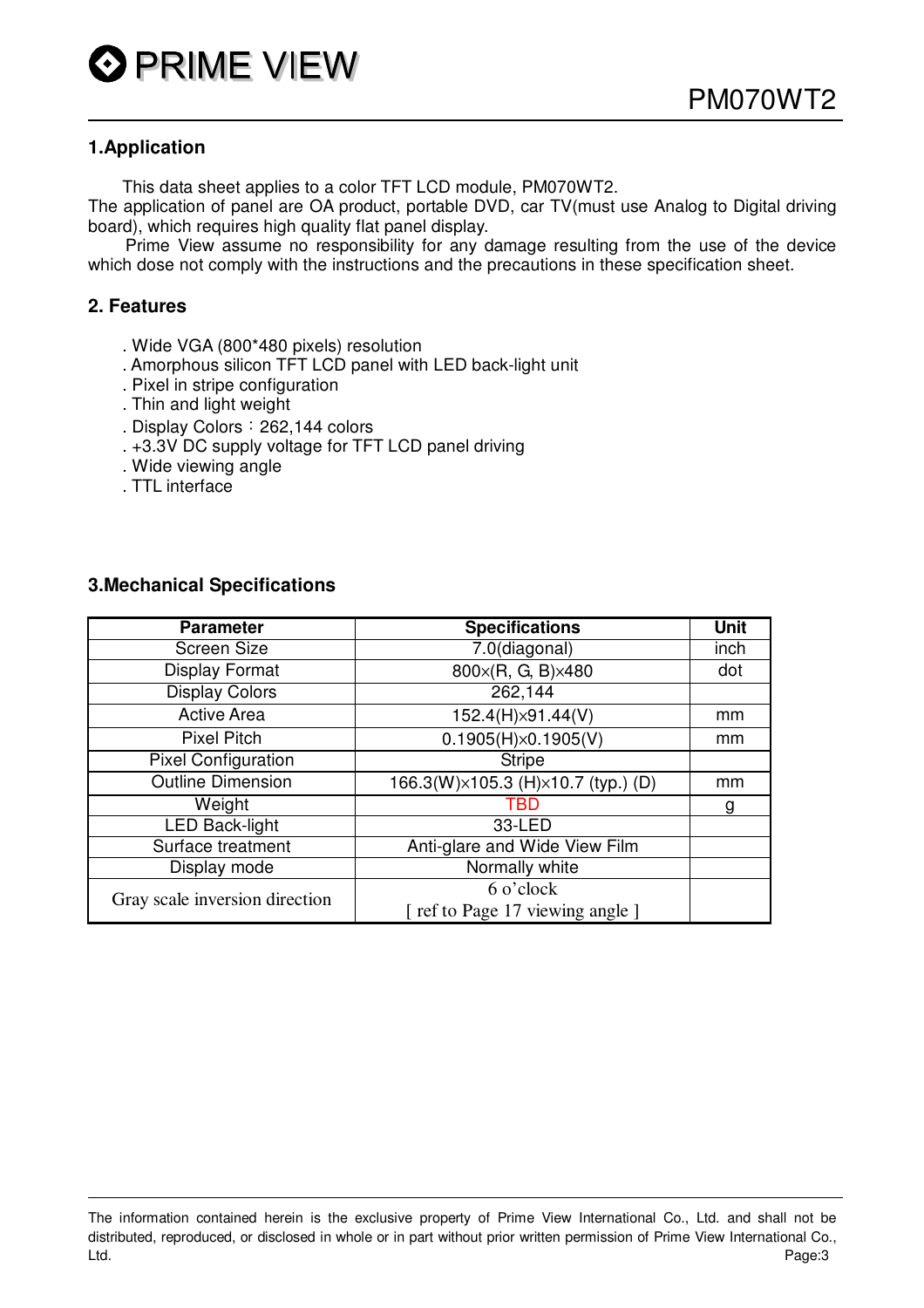

PM070WT2

# **4.Mechanical Drawing of TFT-LCD Module Outline Drawing : Front View (unit mm)**



The information contained herein is the exclusive property of Prime View International Co., Ltd. and shall not be distributed, reproduced, or disclosed in whole or in part without prior written permission of Prime View International Co., Ltd. Page:4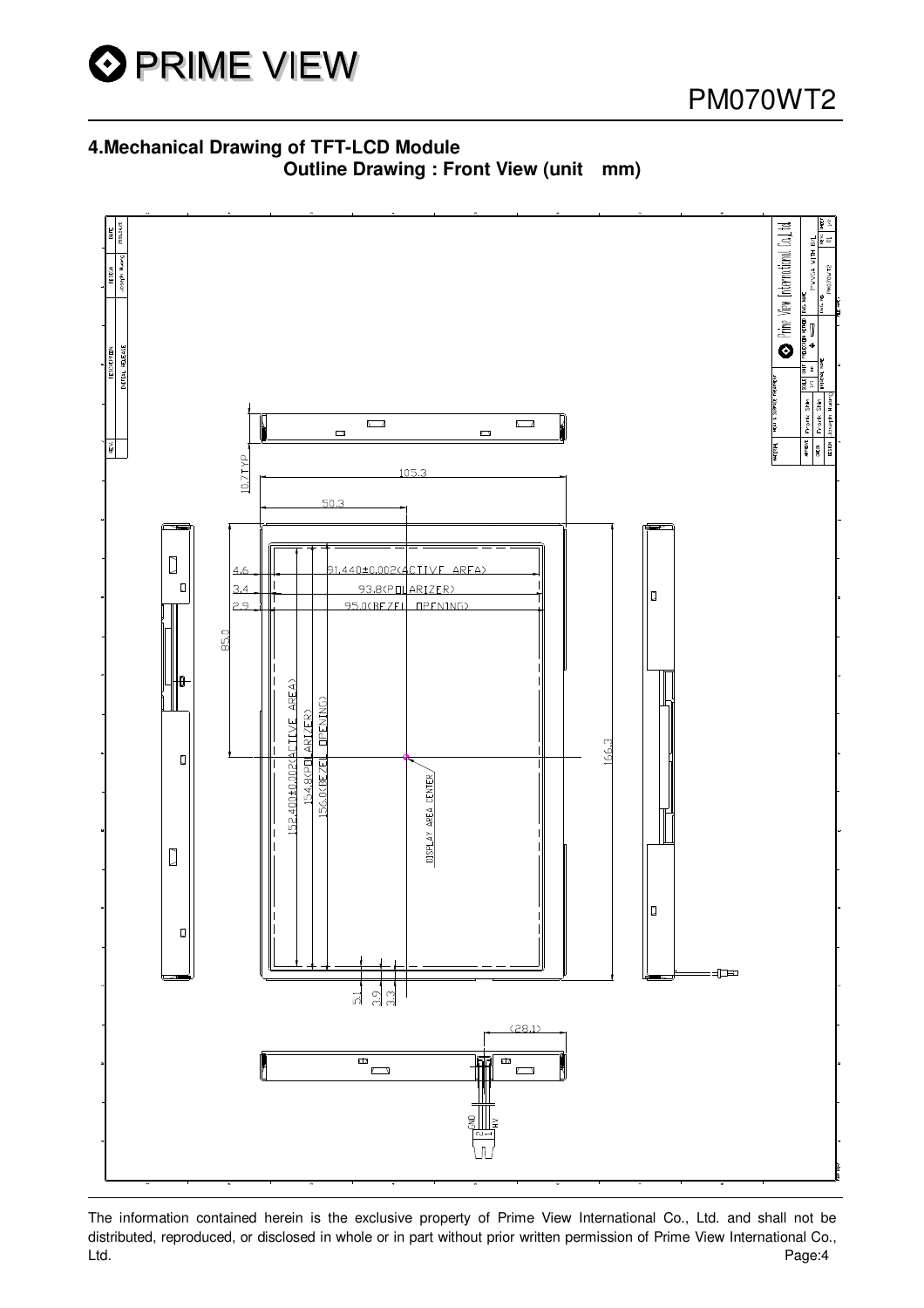



**Outline Drawing : Rear View (unit mm)**

The information contained herein is the exclusive property of Prime View International Co., Ltd. and shall not be distributed, reproduced, or disclosed in whole or in part without prior written permission of Prime View International Co., Ltd. Page:5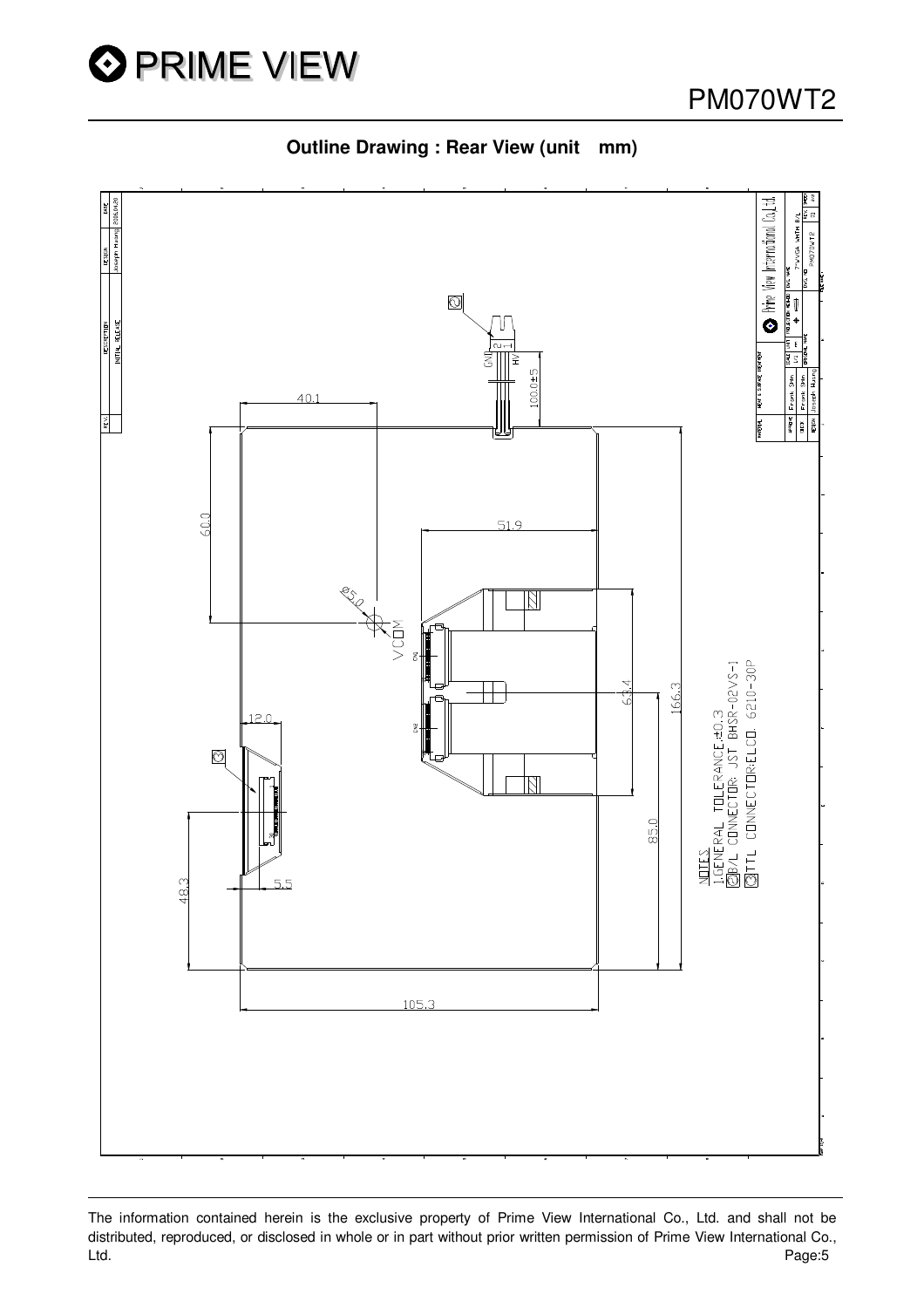# **5.Input Terminals**

5-1) TFT-LCD Panel Driving

Connector type: ELCO 6210-30P

| Pin No.                 | <b>Symbol</b>  | <b>Function</b>                              | <b>Remark</b> |
|-------------------------|----------------|----------------------------------------------|---------------|
| 1                       | <b>CLK</b>     | Clock Signal for Sampling Image Digital Data |               |
| $\overline{c}$          | Hsync          | Horizontal Synchronous Signal                |               |
| 3                       | Vsync          | Vertical Synchronous Signal                  |               |
| $\overline{\mathbf{4}}$ | <b>GND</b>     | Ground (0V)                                  |               |
| $\overline{5}$          | R <sub>0</sub> | Image Data Signal (LSB)<br>Red               |               |
| 6                       | R1             | Red<br>Image Data Signal                     |               |
| $\overline{7}$          | R <sub>2</sub> | Image Data Signal<br>Red                     |               |
| 8                       | R <sub>3</sub> | Image Data Signal<br>Red                     |               |
| 9                       | R <sub>4</sub> | Image Data Signal<br>Red                     |               |
| 10                      | R <sub>5</sub> | Image Data Signal (MSB)<br>Red               |               |
| 11                      | <b>GND</b>     | Ground (0V)                                  |               |
| 12                      | G <sub>0</sub> | Green<br>Image Data Signal (LSB)             |               |
| 13                      | G <sub>1</sub> | Image Data Signal<br>Green                   |               |
| 14                      | G <sub>2</sub> | Image Data Signal<br>Green                   |               |
| 15                      | G <sub>3</sub> | Image Data Signal<br>Green                   |               |
| 16                      | G <sub>4</sub> | Image Data Signal<br>Green                   |               |
| 17                      | G <sub>5</sub> | Green<br>Image Data Signal (MSB)             |               |
| 18                      | <b>GND</b>     | Ground (0V)                                  |               |
| $\overline{19}$         | B <sub>0</sub> | <b>Blue</b><br>Image Data Signal (LSB)       |               |
| 20                      | B1             | <b>Blue</b><br>Image Data Signal             |               |
| 21                      | B <sub>2</sub> | <b>Blue</b><br>Image Data Signal             |               |
| 22                      | B <sub>3</sub> | Image Data Signal<br><b>Blue</b>             |               |
| 23                      | <b>B4</b>      | Image Data Signal<br><b>Blue</b>             |               |
| 24                      | <b>B5</b>      | Image Data Signal (MSB)<br><b>Blue</b>       |               |
| 25                      | <b>GND</b>     | Ground (0V)                                  |               |
| 26                      | <b>DENB</b>    | Compound Synchronization signal              | Note5-1       |
| 27                      | <b>VCC</b>     | DC +3.3V Power Supply                        |               |
| 28                      | <b>VCC</b>     | DC +3.3V Power Supply                        |               |
| 29                      | R/L            | Left / Right control for source driver       | Note5-2       |
| 30                      | U/D            | Up / Down control for gate driver            | Note5-2       |

The information contained herein is the exclusive property of Prime View International Co., Ltd. and shall not be distributed, reproduced, or disclosed in whole or in part without prior written permission of Prime View International Co., Ltd. Page:6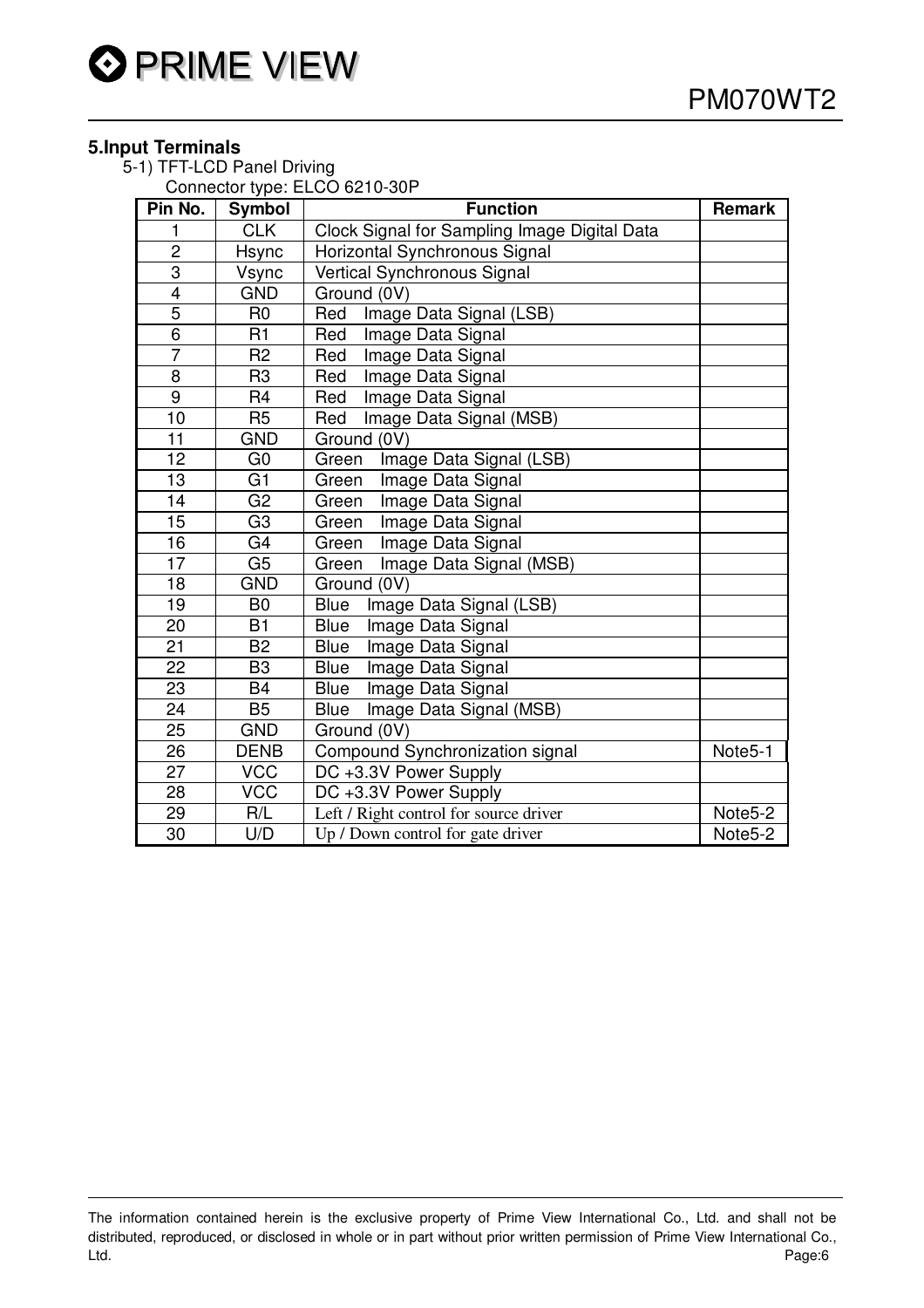

#### Note5-1 DENB input signal.

If customer wanted to off the DENB mode , you must keep the DENB always High or Low.





Note 5-2 The definitions of U/D & R/L

U/D(PIN 30)=Low R/L(PIN 29)=High U/D(PIN 30)=High R/L(PIN 29)=Low





The information contained herein is the exclusive property of Prime View International Co., Ltd. and shall not be distributed, reproduced, or disclosed in whole or in part without prior written permission of Prime View International Co., Ltd. Page:7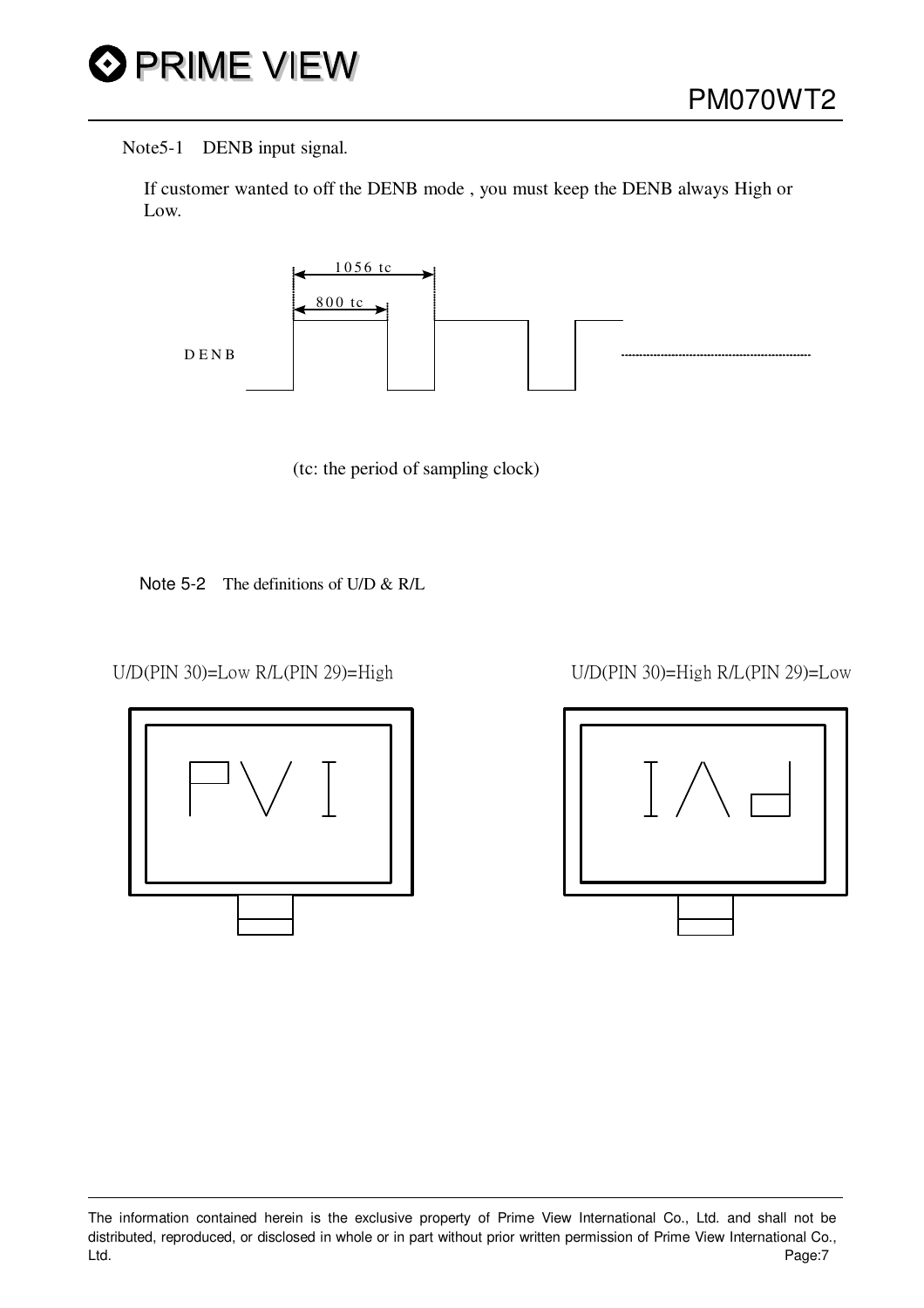### **6.Absolute Maximum Ratings:**

|                                    |                            |        |                   |            | $GND=0V$ , Ta=25°C |
|------------------------------------|----------------------------|--------|-------------------|------------|--------------------|
| <b>Parameters</b>                  | <b>Symbol</b>              | MIN.   | MAX.              | Unit       | <b>Remark</b>      |
| Supply Voltage                     | $\mathsf{V}_{\mathrm{CC}}$ | $-0.3$ | $+4.0$            |            |                    |
| Input Signals Voltage              | V <sub>IN</sub>            | $-0.3$ | $V_{\rm CC}$ +0.3 |            |                    |
| <b>Backlight Driving Frequency</b> |                            |        | 100               | <b>KHz</b> |                    |

# **7.Electrical Characteristics**

7-1) Recommended Operating Conditions: GND =  $0V \cdot Ta = 25^{\degree}C$ 

| ltem                          | Symbol                      | Min. | Typ.                | Max.                     | Unit         | Remark  |  |
|-------------------------------|-----------------------------|------|---------------------|--------------------------|--------------|---------|--|
| Supply Voltage                | $\mathsf{V}_{\mathsf{CC}}$  | 3.0  | 3.3                 | 3.6                      |              |         |  |
| <b>Current Dissipation</b>    | ICC                         |      | 178.3               | 194.5                    | mA           | Note7-1 |  |
| Digital input voltage         | <b>High Level</b>           | Vin  | $0.7 V_{\text{cc}}$ | $\overline{\phantom{0}}$ | $V_{\rm CC}$ | mV      |  |
|                               | Low Level                   | VIL  | $-0.1$              | $\overline{\phantom{a}}$ | $0.1V_{CC}$  |         |  |
| $V_{\mathsf{com}}$<br>Voltage | $\mathsf{v}_{\mathsf{com}}$ |      | 3.1                 | -                        |              |         |  |

#### Note 7-1 : To test the current dissipation of VCC using the "color bars" testing pattern shown as below

| $\mathbf{1}$ | $2 \mid 3 \mid$ | 4 | $5 \mid$ | $6 \mid$ | $7\overline{ }$ | 8 |
|--------------|-----------------|---|----------|----------|-----------------|---|
|              |                 |   |          |          |                 |   |

1. White

2. Yellow

- 3. Cyan
- 4. Green
- 5. Magenta
- 6. Red
- 7. Blue
- 8. Black

 $I_{CC}$  current dissipation testing pattern

The information contained herein is the exclusive property of Prime View International Co., Ltd. and shall not be distributed, reproduced, or disclosed in whole or in part without prior written permission of Prime View International Co., Ltd. Page:8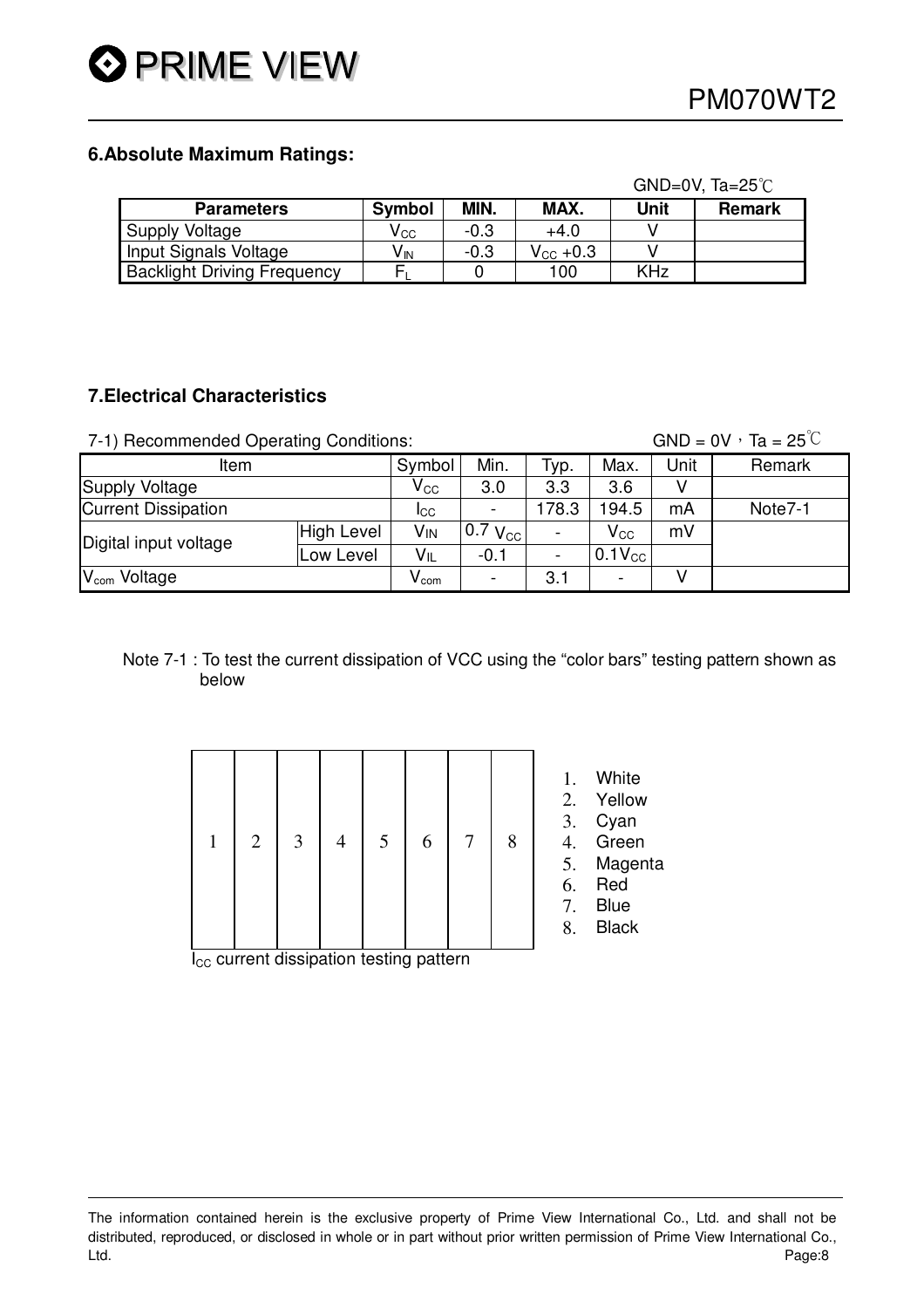#### 7-2) Backlight driving

Connector type: JST BHSR-02VS-1

| Pin No | Symbol          | Description                      | Remark            |
|--------|-----------------|----------------------------------|-------------------|
|        | VL <sub>1</sub> | Input terminal (Hi voltage side) | Wire color: Red   |
| ے      | VL2             | Input terminal (Ground side)     | Wire Color: Black |

7-3) Recommended Driving Condition for LED Back Light

 $GND = 0 V$ ,  $Ta = 25^{\circ}C$ 

| Parameter                          | Symbol             | Min                      | TYP  | <b>MAX</b>                   | Unit | Remark         |
|------------------------------------|--------------------|--------------------------|------|------------------------------|------|----------------|
| Supply voltage of LED backlight    | $\rm V_{LED}$      | TBD                      | 9.9  | TBD                          |      | $ILED = 20 mA$ |
| Supply current of LED backlight    | $I_{LED}$          | $\overline{\phantom{0}}$ | 20   | $\qquad \qquad \blacksquare$ | mA   | Note $7-2$     |
| <b>Backlight Power Consumption</b> | $P$ <sub>LED</sub> | ГВС                      | 2.18 | TBD                          | W    | Note $7-3$     |

Note 7-2 : The LED driving condition is defined for each LED module. (3 LED Serial)

Note 7-3 :  $P_{LED} = V_{LED-1} * I_{LED-1} + V_{LED-2} * I_{LED-2}$  ….. +  $V_{LED-10} * I_{LED-10} + V_{LED-11} * I_{LED-11}$ 



#### 7-4) Power Consumption

| Parameter                              | Symbol         | Typ.       | Max.       | Unit | Remark   |
|----------------------------------------|----------------|------------|------------|------|----------|
| LCD Power consumption (W/O BL)         | $\blacksquare$ | 0.59       | 0.71       | W    |          |
| <b>LED Backlight Power Consumption</b> |                | <b>TRD</b> | <b>TBD</b> | W    | Note 7-4 |
| <b>Total Power Consumption</b>         |                | TRD        | <b>TBD</b> | W    |          |

#### Note7-4: Backlight lamp power consumption is calculated by  $I_L \times V_L$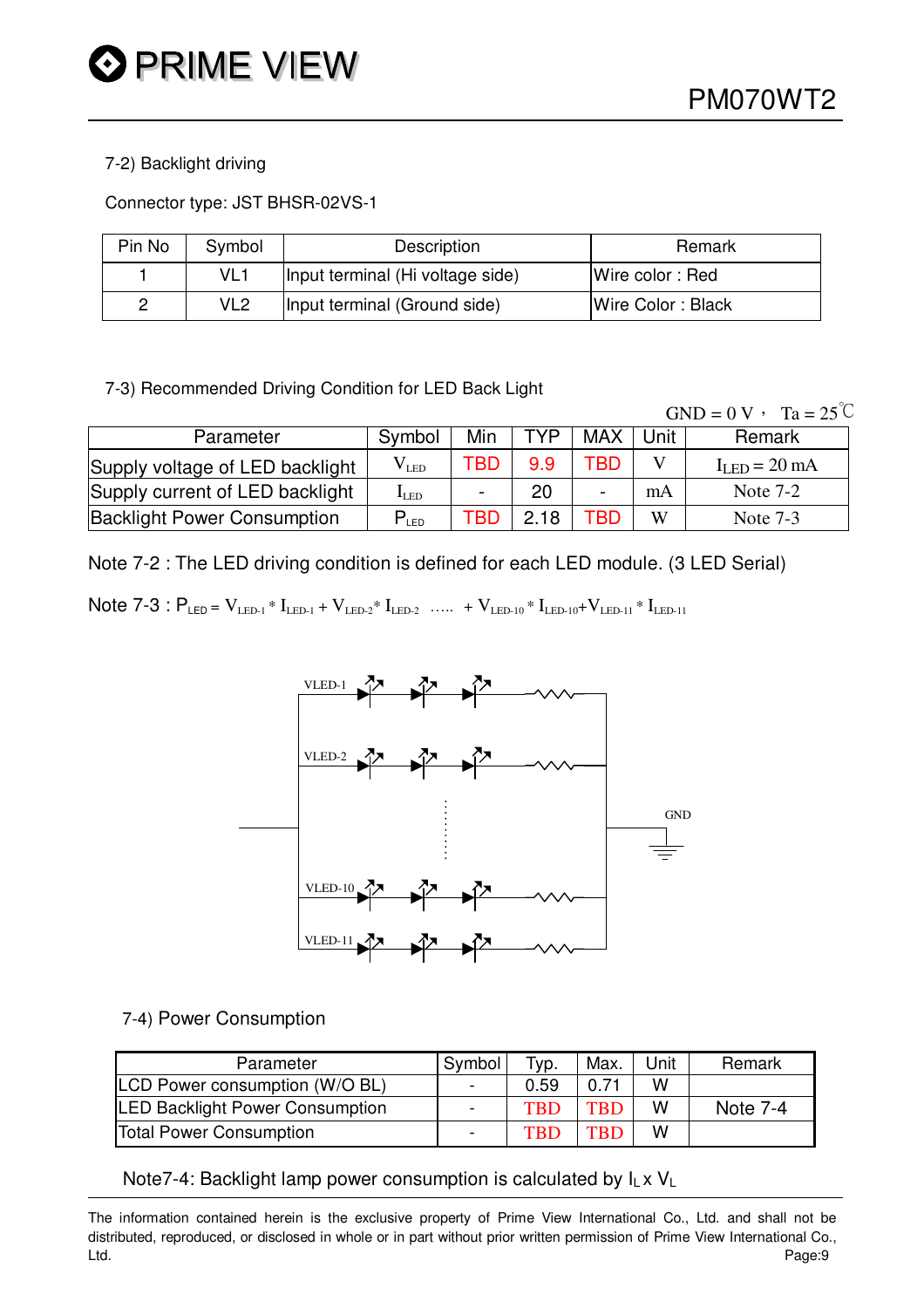

## **8. Pixel Arrangement**

The LCD module pixel arrangement is the stripe.

| R[G B R[G B R[G B]<br>1 st Line<br>RGBRGB<br>2 nd Line<br>$R[G B]$ 3rd Line<br>1 st Pixel | R[G]B<br>RGB<br>R <b>GB</b><br>800th Pixel        |
|-------------------------------------------------------------------------------------------|---------------------------------------------------|
| 1 Pixel = $ R G B $                                                                       |                                                   |
| 478 th Line<br>R[G B]<br>479 th Line<br>$R$ GBRGB<br>480th Line<br>GBRGBRGB               | R <b>GB</b><br>R[G]B<br>$\mathsf{R}\vert$<br>IGIB |

The information contained herein is the exclusive property of Prime View International Co., Ltd. and shall not be distributed, reproduced, or disclosed in whole or in part without prior written permission of Prime View International Co., Ltd. Page:10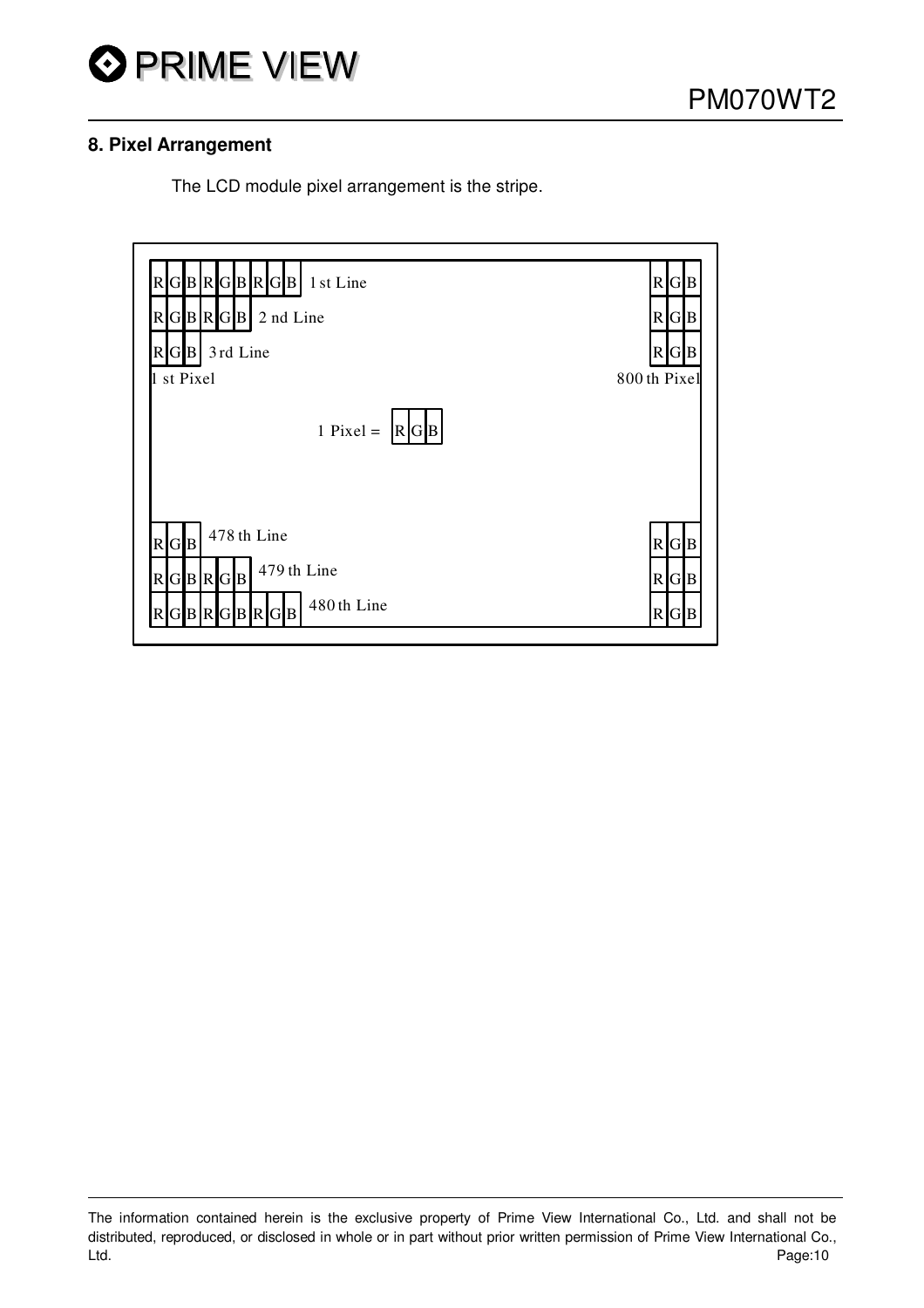# **9. Display Color and Gray Scale Reference**

|              |                  |                |                  |                |                |                         |                |                         |                |                | <b>Input Color Data</b> |                         |                |                |                |                |                |                |                         |
|--------------|------------------|----------------|------------------|----------------|----------------|-------------------------|----------------|-------------------------|----------------|----------------|-------------------------|-------------------------|----------------|----------------|----------------|----------------|----------------|----------------|-------------------------|
|              | Color            |                |                  | Red            |                |                         |                |                         |                | Green          |                         |                         |                |                |                | <b>Blue</b>    |                |                |                         |
|              |                  | R <sub>5</sub> | R <sub>4</sub>   | R <sub>3</sub> | R <sub>2</sub> | R1                      | R <sub>0</sub> |                         | G5 G4          |                | G3 G2 G1                |                         | G <sub>0</sub> | <b>B5</b>      | <b>B4</b>      | <b>B3</b>      | <b>B2</b>      | <b>B1</b>      | B <sub>0</sub>          |
|              | <b>Black</b>     | $\overline{0}$ | $\overline{0}$   | $\overline{0}$ | $\overline{0}$ | $\mathbf 0$             | $\mathbf 0$    | $\mathbf 0$             | $\mathbf 0$    | $\mathbf 0$    | $\mathbf 0$             | $\mathbf 0$             | 0              | 0              | 0              | 0              | 0              | 0              | 0                       |
|              | Red (63)         | $\mathbf{1}$   | $\mathbf{1}$     | 1              | $\mathbf{1}$   | 1                       | 1              | 0                       | $\mathbf 0$    | 0              | $\mathbf 0$             | 0                       | 0              | $\mathbf 0$    | 0              | 0              | 0              | 0              | 0                       |
|              | Green (63)       | $\mathbf 0$    | $\mathbf 0$      | $\mathbf 0$    | $\mathbf 0$    | $\mathbf 0$             | $\mathbf 0$    | 1                       | $\mathbf{1}$   | $\mathbf{1}$   | $\mathbf{1}$            | $\mathbf{1}$            | $\mathbf{1}$   | $\mathbf 0$    | 0              | $\mathbf 0$    | 0              | 0              | 0                       |
| <b>Basic</b> | <b>Blue (63)</b> | $\mathbf 0$    | $\mathbf 0$      | $\mathbf 0$    | $\mathbf 0$    | $\mathbf 0$             | $\mathbf 0$    | $\mathbf 0$             | $\mathbf 0$    | $\mathbf 0$    | 0                       | $\mathbf 0$             | $\mathbf 0$    | $\mathbf{1}$   | $\mathbf{1}$   | 1              | 1              | $\mathbf{1}$   | $\mathbf{1}$            |
| Colors       | Cyan             | $\overline{0}$ | $\overline{0}$   | $\mathbf 0$    | $\overline{0}$ | $\mathbf 0$             | $\overline{0}$ | $\overline{\mathbf{1}}$ | $\overline{1}$ | $\overline{1}$ | $\overline{1}$          | $\overline{\mathbf{1}}$ | 1              | 1              | 1              | 1              | 1              | 1              | $\overline{\mathbf{1}}$ |
|              | Magenta          | $\mathbf{1}$   | $\mathbf{1}$     | $\mathbf{1}$   | $\mathbf{1}$   | $\mathbf{1}$            | $\mathbf{1}$   | $\mathbf 0$             | $\overline{0}$ | $\mathbf 0$    | $\overline{0}$          | $\overline{0}$          | 0              | $\mathbf{1}$   | 1              | 1              | 1              | $\mathbf{1}$   | $\mathbf{1}$            |
|              | Yellow           | 1              | $\mathbf{1}$     | $\mathbf{1}$   | $\mathbf{1}$   | $\mathbf{1}$            | $\mathbf{1}$   | $\mathbf{1}$            | $\mathbf{1}$   | $\mathbf{1}$   | $\mathbf{1}$            | $\mathbf{1}$            | $\mathbf{1}$   | $\mathbf 0$    | $\pmb{0}$      | $\pmb{0}$      | $\pmb{0}$      | $\mathbf 0$    | $\mathbf 0$             |
|              | White            | $\mathbf{1}$   | $\mathbf{1}$     | $\mathbf{1}$   | $\mathbf{1}$   | $\mathbf{1}$            | $\mathbf{1}$   | $\mathbf{1}$            | $\mathbf{1}$   | $\mathbf{1}$   | $\mathbf{1}$            | $\mathbf{1}$            | $\mathbf{1}$   | $\mathbf{1}$   | $\mathbf{1}$   | $\mathbf{1}$   | 1              | $\mathbf{1}$   | $\mathbf{1}$            |
|              | Red (00)         | 0              | $\mathbf 0$      | $\mathbf 0$    | $\mathbf 0$    | $\mathbf 0$             | $\mathbf 0$    | 0                       | $\mathbf 0$    | 0              | $\mathbf 0$             | 0                       | 0              | $\mathbf 0$    | $\mathbf 0$    | $\mathbf 0$    | 0              | $\mathbf 0$    | $\overline{0}$          |
|              | Red (01)         | $\mathbf 0$    | $\mathbf 0$      | $\mathbf 0$    | $\overline{0}$ | $\mathbf 0$             | $\mathbf{1}$   | $\mathbf 0$             | $\mathbf 0$    | 0              | $\mathbf 0$             | 0                       | $\mathbf 0$    | $\mathbf 0$    | 0              | $\mathbf 0$    | $\mathbf 0$    | $\mathbf 0$    | $\mathbf 0$             |
|              | Red (02)         | $\overline{0}$ | $\overline{0}$   | $\overline{0}$ | $\overline{0}$ | $\mathbf{1}$            | $\overline{0}$ | 0                       | 0              | 0              | $\overline{0}$          | 0                       | 0              | $\mathbf 0$    | $\overline{0}$ | 0              | 0              | $\mathbf 0$    | 0                       |
|              | Darker           |                |                  |                |                |                         |                |                         |                |                |                         |                         |                |                |                |                |                |                |                         |
| Red          |                  |                |                  |                |                |                         |                | ↓                       | ↓              | ↓              |                         | ↓                       | ↓              | ↓              | ↓              | ↓              | ↓              | ↓              |                         |
|              | <b>Brighter</b>  |                |                  |                |                |                         |                |                         |                |                |                         |                         |                |                |                |                |                |                |                         |
|              | Red (61)         | 1              | $\mathbf{1}$     | $\mathbf{1}$   | $\mathbf{1}$   | $\mathbf 0$             | $\mathbf{1}$   | 0                       | 0              | 0              | 0                       | 0                       | 0              | $\mathbf 0$    | 0              | $\mathbf 0$    | 0              | 0              | 0                       |
|              | Red (62)         | $\overline{1}$ | $\overline{1}$   | $\mathbf{1}$   | $\overline{1}$ | $\mathbf{1}$            | $\mathbf 0$    | $\mathbf 0$             | 0              | 0              | $\mathbf 0$             | 0                       | 0              | $\mathbf 0$    | 0              | $\mathbf 0$    | 0              | $\mathbf 0$    | $\mathbf 0$             |
|              | Red (63)         | $\mathbf{1}$   | $\overline{1}$   | $\overline{1}$ | $\overline{1}$ | $\overline{\mathbf{1}}$ | $\overline{1}$ | $\mathbf 0$             | $\mathbf 0$    | 0              | $\mathbf 0$             | 0                       | 0              | 0              | $\mathbf 0$    | $\mathbf 0$    | 0              | $\mathbf 0$    | $\mathbf 0$             |
|              | Green (00)       | $\mathbf 0$    | $\boldsymbol{0}$ | 0              | 0              | $\mathbf 0$             | 0              | $\mathbf 0$             | $\mathbf 0$    | $\mathbf 0$    | $\mathbf 0$             | $\mathbf 0$             | 0              | $\mathbf 0$    | $\overline{0}$ | $\overline{0}$ | $\overline{0}$ | $\overline{0}$ | $\overline{0}$          |
|              | Green (01)       | 0              | 0                | 0              | 0              | $\mathbf 0$             | $\overline{0}$ | $\mathbf 0$             | $\mathbf 0$    | $\overline{0}$ | $\mathbf 0$             | $\mathbf 0$             | $\mathbf{1}$   | $\mathbf 0$    | 0              | $\mathbf 0$    | 0              | $\mathbf 0$    | 0                       |
|              | Green (02)       | 0              | $\overline{0}$   | $\mathbf 0$    | $\mathbf 0$    | 0                       | 0              | $\overline{0}$          | $\overline{0}$ | $\overline{0}$ | $\overline{0}$          | $\blacksquare$          | 0              | 0              | $\overline{0}$ | 0              | $\mathbf 0$    | $\pmb{0}$      | $\overline{0}$          |
|              | Darker           |                |                  |                |                |                         |                |                         |                |                |                         |                         |                |                |                |                |                |                |                         |
| Green        |                  | ↓              | ↓                | ↓              | ↓              | ↓                       | ↓              |                         |                | ↓              |                         |                         |                | ↓              | ↓              | ↓              | ↓              | ↓              |                         |
|              | <b>Brighter</b>  |                |                  |                |                |                         |                |                         |                |                |                         |                         |                |                |                |                |                |                |                         |
|              | Green (61)       | 0              | 0                | 0              | 0              | 0                       | 0              | 1                       | 1              | 1              | 1                       | 0                       | 1              | 0              | 0              | 0              | 0              | 0              | 0                       |
|              | Green (62)       | $\mathbf 0$    | $\mathbf 0$      | $\mathbf 0$    | $\mathbf 0$    | $\mathbf 0$             | $\mathbf 0$    | 1                       | 1              | 1              | $\mathbf{1}$            | 1                       | 0              | $\mathbf 0$    | $\mathbf 0$    | $\mathbf 0$    | 0              | $\mathbf 0$    | $\overline{0}$          |
|              | (63)<br>Green    | 0              | 0                | 0              | 0              | $\mathbf 0$             | 0              | 1                       | 1              | 1              | 1                       | 1                       | 1              | $\mathbf 0$    | 0              | $\mathbf 0$    | 0              | 0              | 0                       |
|              | <b>Blue (00)</b> | $\mathbf 0$    | $\mathbf 0$      | $\mathbf 0$    | $\mathbf 0$    | $\mathbf 0$             | $\mathbf 0$    | $\mathbf 0$             | $\mathbf 0$    | 0              | 0                       | 0                       | 0              | 0              | $\mathbf 0$    | 0              | 0              | 0              | 0                       |
|              | <b>Blue (01)</b> | 0              | $\mathbf 0$      | $\mathbf 0$    | $\mathbf 0$    | 0                       | 0              | $\mathbf 0$             | $\mathbf 0$    | 0              | $\mathbf 0$             | 0                       | 0              | $\mathbf 0$    | $\mathbf 0$    | $\mathbf 0$    | 0              | 0              | $\mathbf{1}$            |
|              | <b>Blue (02)</b> | 0              | 0                | $\mathbf 0$    | $\mathbf 0$    | $\overline{0}$          | 0              | $\mathbf 0$             | 0              | $\overline{0}$ | $\overline{0}$          | 0                       | 0              | $\overline{0}$ | $\overline{0}$ | $\mathbf 0$    | $\overline{0}$ | $\mathbf{1}$   | $\overline{0}$          |
|              | Darker           |                |                  |                |                |                         |                |                         |                |                |                         |                         |                |                |                |                |                |                |                         |
| <b>Blue</b>  |                  | ↓              | ↓                | ↓              | ↓              | ↓                       | ↓              |                         |                |                |                         |                         |                |                | ↓              | ↓              | ↓              | ↓              | ↓                       |
|              | <b>Brighter</b>  |                |                  |                |                |                         |                |                         |                |                |                         |                         |                |                |                |                |                |                |                         |
|              | <b>Blue (61)</b> | 0              | 0                | 0              | 0              | 0                       | 0              | 0                       | 0              | 0              | 0                       | 0                       | 0              | $\mathbf{1}$   | 1              | 1              | 1              | 0              | $\mathbf{1}$            |
|              | <b>Blue (62)</b> | 0              | 0                | 0              | 0              | 0                       | 0              | $\mathbf 0$             | 0              | 0              | 0                       | 0                       | 0              | $\mathbf{1}$   | 1              | 1              | 1              | 1              | 0                       |
|              | <b>Blue (63)</b> | $\mathbf 0$    | $\overline{0}$   | 0              | $\overline{0}$ | $\overline{0}$          | $\overline{0}$ | $\overline{0}$          | 0              | 0              | 0                       | $\overline{0}$          | 0              | $\mathbf{1}$   | 1              | 1              | $\mathbf{1}$   | $\overline{1}$ | $\mathbf{1}$            |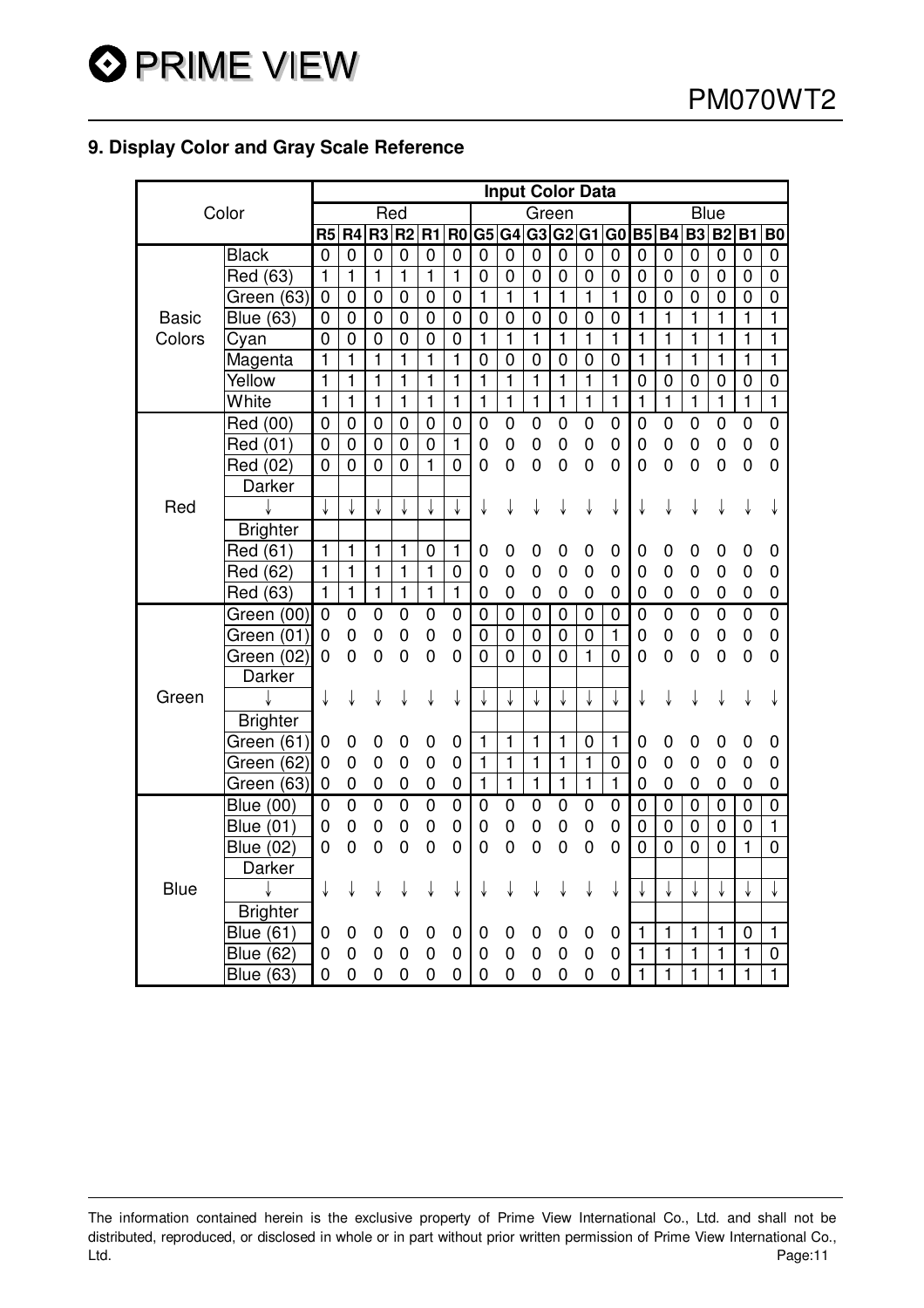## **10. Block Diagram**

# **10-2) TFT-module Block Diagram**



The information contained herein is the exclusive property of Prime View International Co., Ltd. and shall not be distributed, reproduced, or disclosed in whole or in part without prior written permission of Prime View International Co., Ltd. Page:12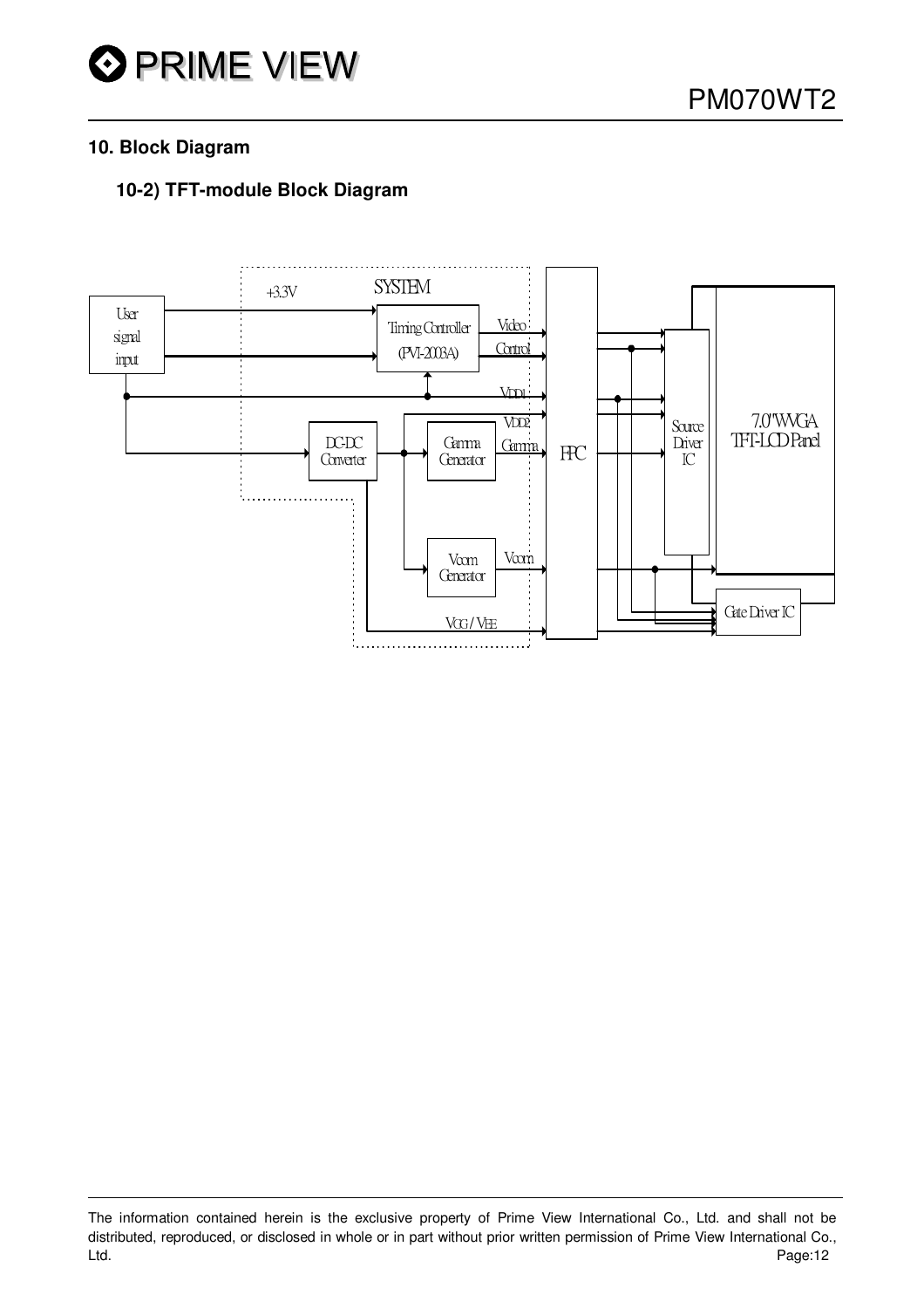# **11. Interface Timing**

# **11.1) Timing Parameters**

|              |                               | <b>Symbol</b>  | Min.                     | Typ.           | Max.                     | Unit           | <b>Remark</b> |
|--------------|-------------------------------|----------------|--------------------------|----------------|--------------------------|----------------|---------------|
| Power supply |                               | <b>VCC</b>     | 3.0                      | 3.3            | 3.6                      | $\mathbf V$    |               |
| <b>CLK</b>   | Frequency                     | 1/tc           | $\overline{\phantom{a}}$ | 32             | $\overline{\phantom{a}}$ | <b>MHz</b>     |               |
|              |                               | tc             | $\overline{\phantom{0}}$ | 31.25          | $\overline{\phantom{a}}$ | ns             |               |
| <b>HSYNC</b> | Period                        | Hp             |                          | 33             | $\overline{\phantom{a}}$ | <b>us</b>      |               |
|              |                               |                | $\overline{\phantom{0}}$ | 1056           | $\overline{\phantom{a}}$ | tc             |               |
|              | Display period                | Hdp            |                          | 800            | $\overline{\phantom{a}}$ | tc             |               |
|              | Pulse width                   | Hpw            | $\overline{\phantom{0}}$ | 128            | $\overline{\phantom{a}}$ | tc             |               |
|              | Back-porch                    | Hbp            | $\overline{\phantom{a}}$ | 86             | $\overline{\phantom{a}}$ | tc             |               |
|              | Front-porch                   | Hfp            |                          | 42             | $\overline{\phantom{a}}$ | tc             |               |
|              | Hpw+Hbp                       |                |                          | 214            |                          | tc             |               |
|              | Hsync-CLK                     | Hhc            | 10                       |                | $Tc-10$                  | ns             |               |
|              | Vsync-Hsync                   | Hvh            | $\overline{0}$           | $\theta$       | 200                      | tc             |               |
| <b>VSYNC</b> | Period                        | Vp             | $\overline{a}$           | 17.325         |                          | ms             |               |
|              |                               |                | $\overline{a}$           | 525            | $\blacksquare$           | Hp             |               |
|              | Display period                | Vdp            | $\overline{\phantom{a}}$ | 480            | $\overline{\phantom{a}}$ | Hp             |               |
|              | Pulse width                   | Vpw            | $\overline{\phantom{a}}$ | $\overline{2}$ | $\overline{\phantom{a}}$ | Hp             |               |
|              | Back-porch                    | <b>Vbp</b>     | $\overline{\phantom{a}}$ | 33             | $\overline{\phantom{a}}$ | Hp             |               |
|              | Front-porch                   | Vfp            |                          | 10             | $\overline{\phantom{a}}$ | Hp             |               |
|              | Vpw+Vbp                       |                |                          | 35             |                          | Hp             |               |
| DENB         | Horizontal<br>scanning period | T1             | 860                      | 1056           | 1064                     | tc             |               |
|              | Horizontal<br>display period  | T <sub>2</sub> |                          | 800            |                          | tc             |               |
|              | Vertical display<br>period    | T <sub>3</sub> |                          | 480            |                          | T <sub>1</sub> |               |
|              | Frame cycling<br>period       | T4             | 520                      | 525            | 800                      | T <sub>1</sub> |               |
| $\ R,G,B\ $  | <b>CLK-DATA</b>               | Dcd            | 10                       |                |                          | ns             |               |
|              | <b>DATA-CLK</b>               | Ddc            | 8                        | $\overline{a}$ |                          | ns             |               |

The information contained herein is the exclusive property of Prime View International Co., Ltd. and shall not be distributed, reproduced, or disclosed in whole or in part without prior written permission of Prime View International Co., Ltd. Page:13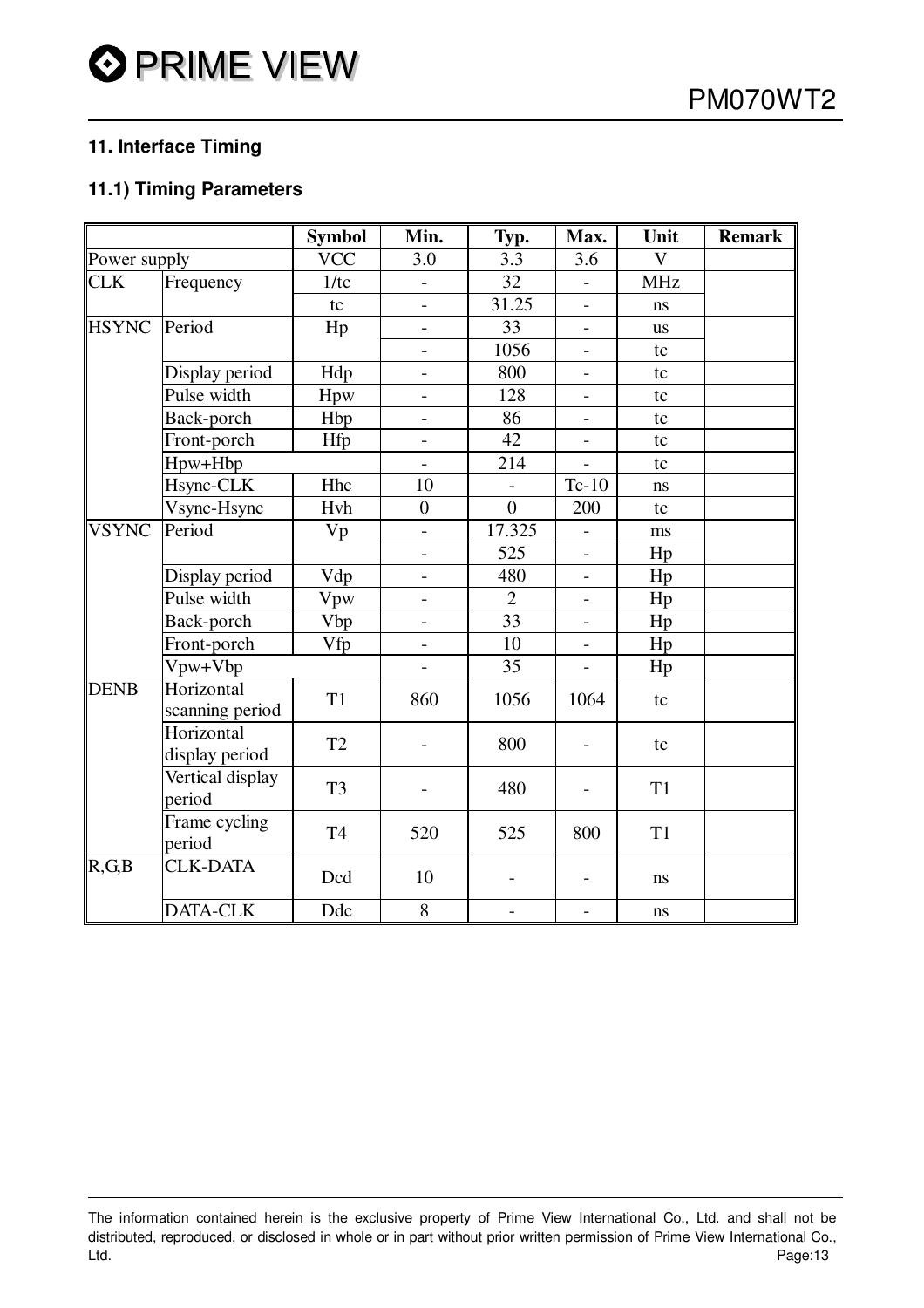#### **11.2) The Timing Diagram**

A. The timing chart for DENB mode a-1 CLK data ,relationship



# a-2 DENB Timing



- B. The timing chart for sync mode
	- b-1 CLK Hsync relation ship



The information contained herein is the exclusive property of Prime View International Co., Ltd. and shall not be distributed, reproduced, or disclosed in whole or in part without prior written permission of Prime View International Co., Ltd. Page:14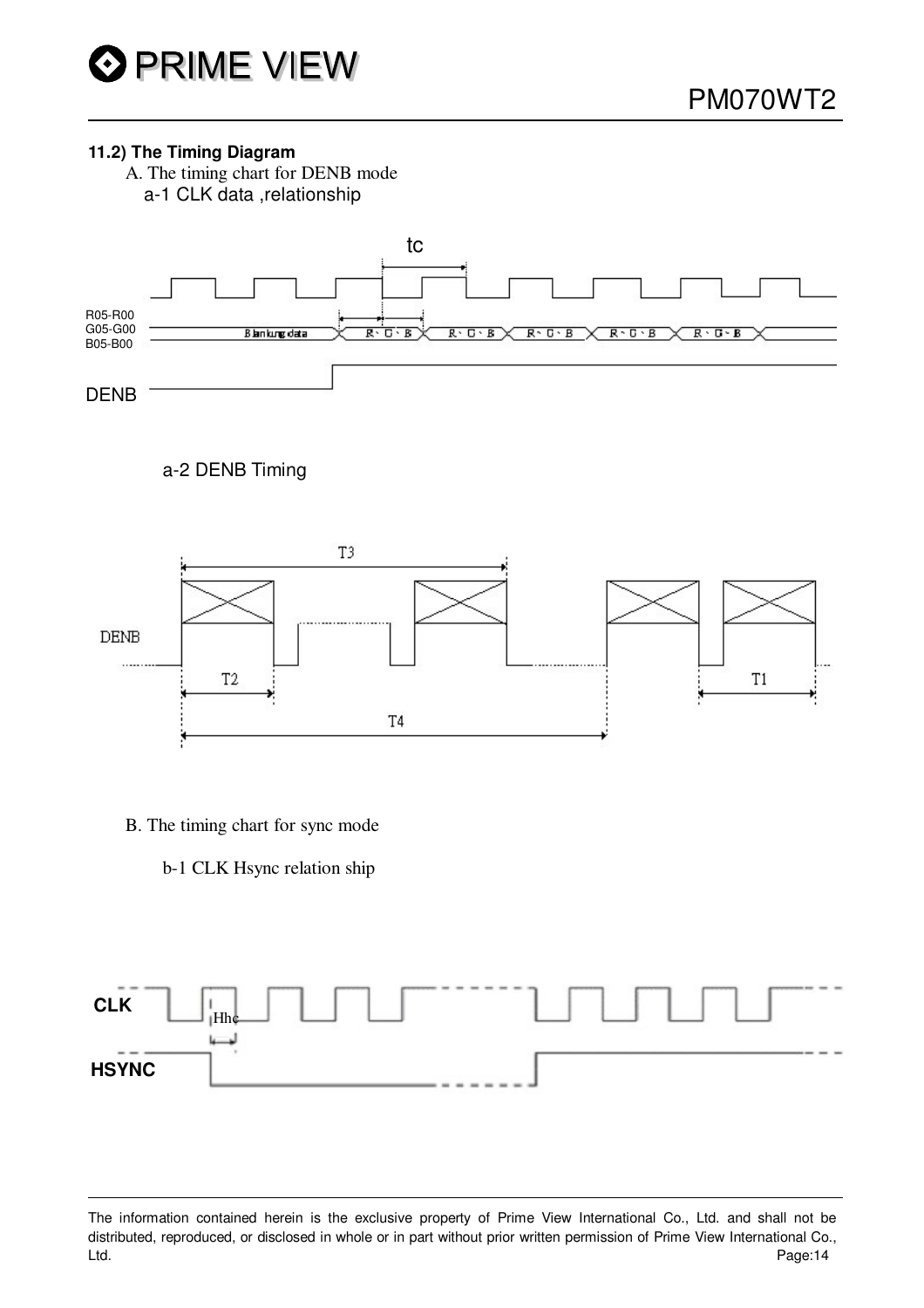

b-2 Hsync timing



b-3 Hsync ,Vsync relation ship



b-4 Vsync Timing

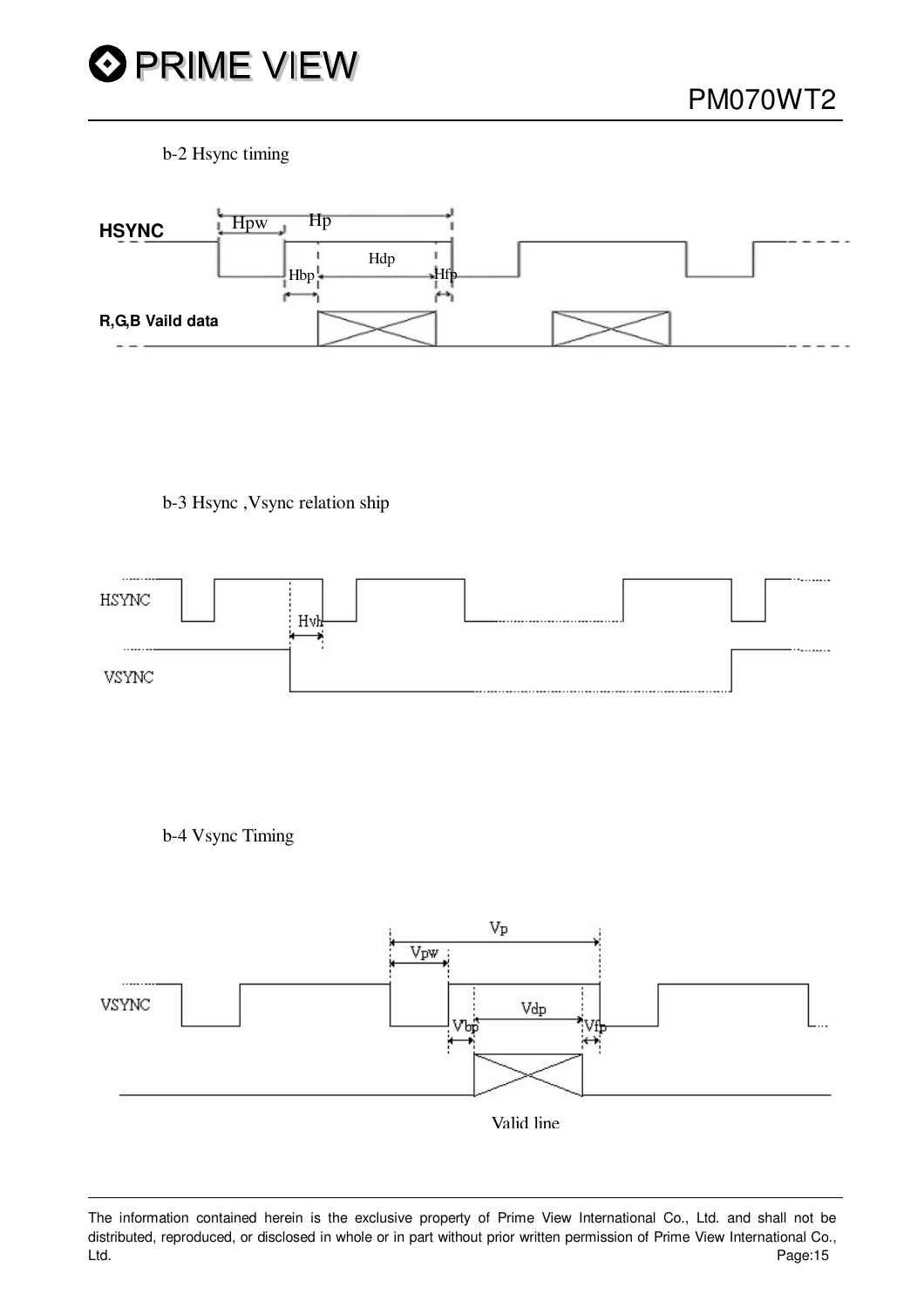

### **12. Power On Sequence**



- 1.  $0 < t1 \le 20$ ms
- 2.  $0 < t2 \le 50$ ms
- 3.  $0 < t3 \le 1s$

## **13. Optical Characteristics**

#### **13-1) Specification:**

|                             |            |                               |                                |       |      |                          |                          | Ta=25 $^{\circ}$ C |
|-----------------------------|------------|-------------------------------|--------------------------------|-------|------|--------------------------|--------------------------|--------------------|
| <b>Parameter</b>            |            | <b>Symbol</b>                 | <b>Condition</b>               | MIN.  | TYP. | MAX.                     | <b>Unit</b>              | <b>Remarks</b>     |
| Viewing<br>Angle            | Horizontal | $\theta$ 21.22                | CR > 10                        | ±55   | ±60  |                          | deg                      | Note 13-1          |
|                             | Vertical   | $\theta$ 12<br>(to12 'clock)  |                                | 35    | 40   |                          | deg                      |                    |
|                             |            | $\theta$ 11<br>(to 6 o'clock) |                                | 50    | 55   | $\overline{\phantom{0}}$ | deg                      |                    |
| <b>Contrast Ratio</b>       |            | <b>CR</b>                     | $\theta = 0^{\circ}$           | 250   | 400  |                          | $\overline{\phantom{a}}$ | Note 13-2          |
| Rise<br>Response time       |            | Tr                            | $\theta = 0^{\circ}$           |       | 15   | 30                       | ms                       | Note 13-3          |
|                             | Fall       | Tf                            |                                |       | 25   | 50                       | ms                       |                    |
| <b>Brightness</b>           |            |                               | $\theta = 0^\circ/\varphi = 0$ | 350   | 400  |                          | $\text{cd/m}^2$          |                    |
| <b>Luminance Uniformity</b> |            | U                             |                                | 70    | 75   |                          | $\%$                     | Note 13-4          |
| Lamp Life Time              |            |                               |                                | 30000 |      |                          | hr                       | At 6mA             |
| <b>White Chromaticity</b>   |            | X                             |                                | TBD   | TBD  | TBD                      | $\overline{\phantom{0}}$ |                    |
|                             |            | v                             |                                | TBD   | TBD  | TBD                      | $\overline{\phantom{a}}$ |                    |
| <b>Cross Talk</b>           |            |                               | $\theta = 0^{\circ}$           |       |      | 3.5                      | $\%$                     | Note 13-5          |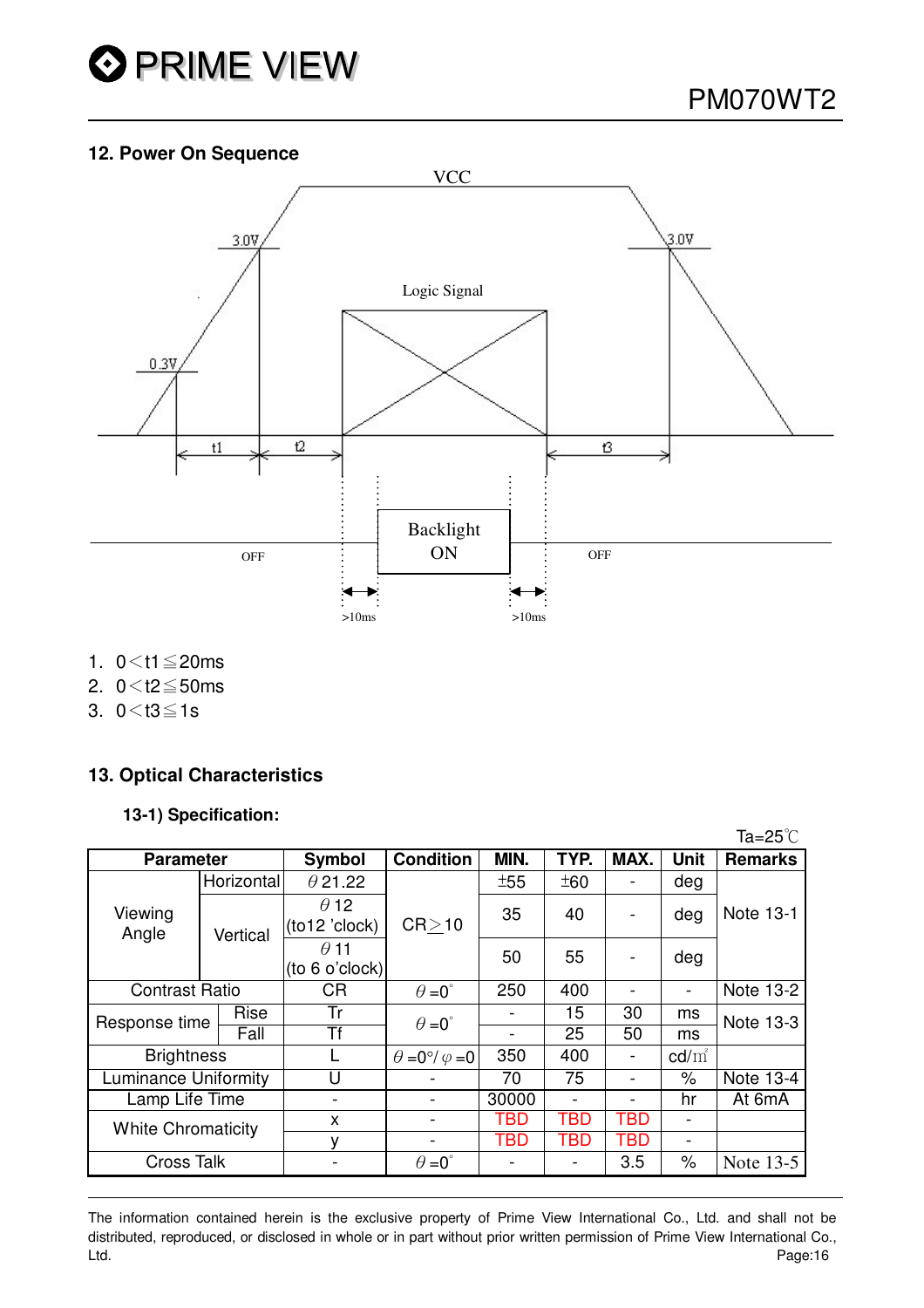

All the optical measurement shall be executed 30 minutes after backlight being turn-on. The optical characteristics shall be measured in dark room (ambient illumination on panel surface less than 1 Lux). The measuring configuration shows as following figure.



Optical characteristics measuring configuration

Topcon BM-5A or BM-7 fast luminance meter 1%field of view is used in the testing (after 30 minutes' operation). The typical luminance value is measured at lamp current 6.0 mA.

Note 13-1: The definitions of viewing angles are as follow.



The information contained herein is the exclusive property of Prime View International Co., Ltd. and shall not be distributed, reproduced, or disclosed in whole or in part without prior written permission of Prime View International Co., Ltd. Page:17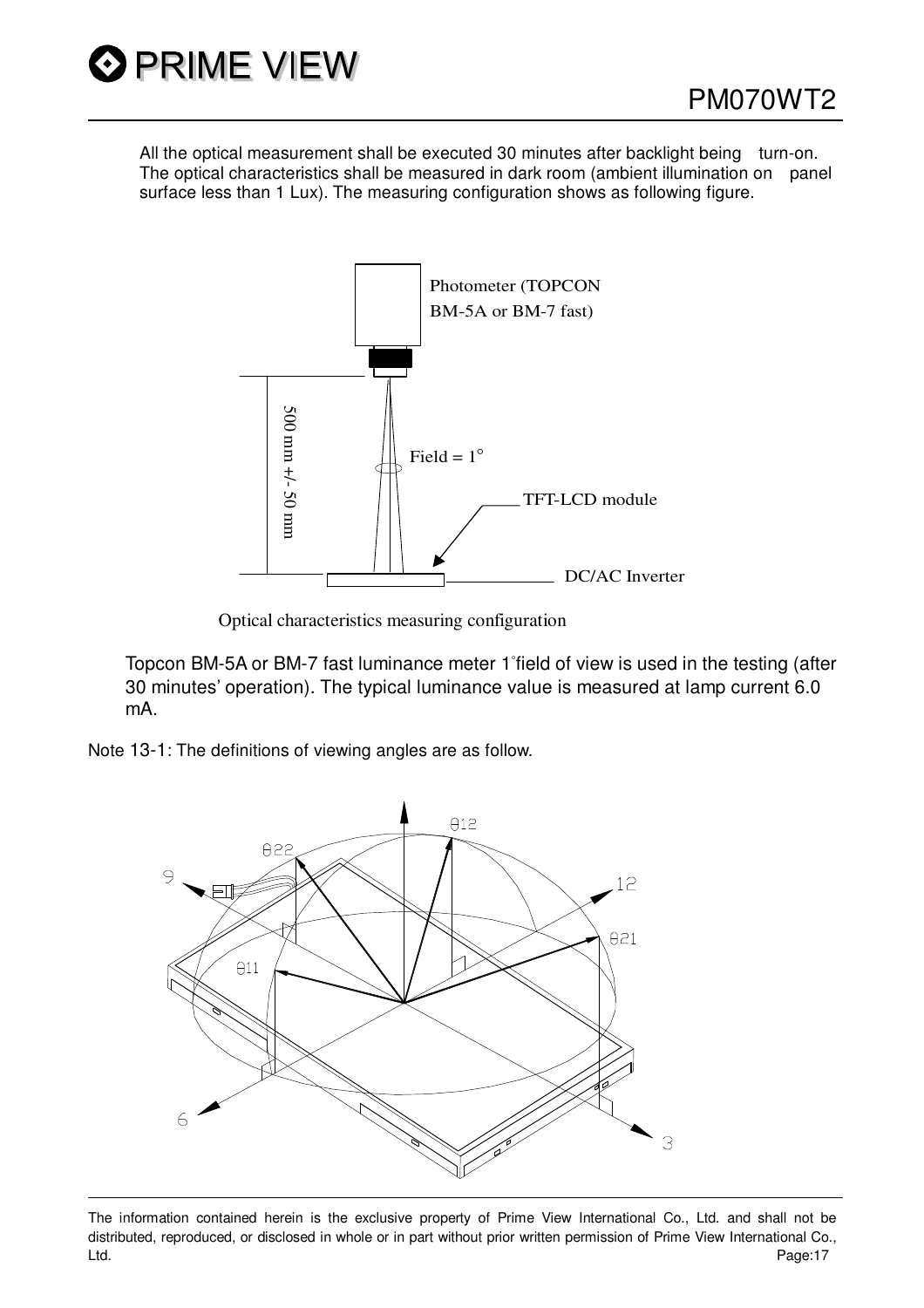# O PRIME VIEW

Note 13-2: The definition of contrast ratio  $CR =$  $\frac{\text{Luminance at gray level } 63}{\text{Luminance at gray level } 0}$ 

Note 13-3: Definition of Response Time Tr and Tf:



Note 13-4: The uniformity of LCD is defined as<br>The Minimum Brightness of the 9 testing Points  $U = \frac{1}{\text{The Minimum brightness on the 9 testing points}}$ Luminance meter : BM-5A or BM-7 fast(TOPCON) Measurement distance : 500 mm +/- 50 mm Ambient illumination : < 1 Lux Measuring direction : Perpendicular to the surface of module The test pattern is white (Gray Level 63).



The information contained herein is the exclusive property of Prime View International Co., Ltd. and shall not be distributed, reproduced, or disclosed in whole or in part without prior written permission of Prime View International Co., Ltd. Page:18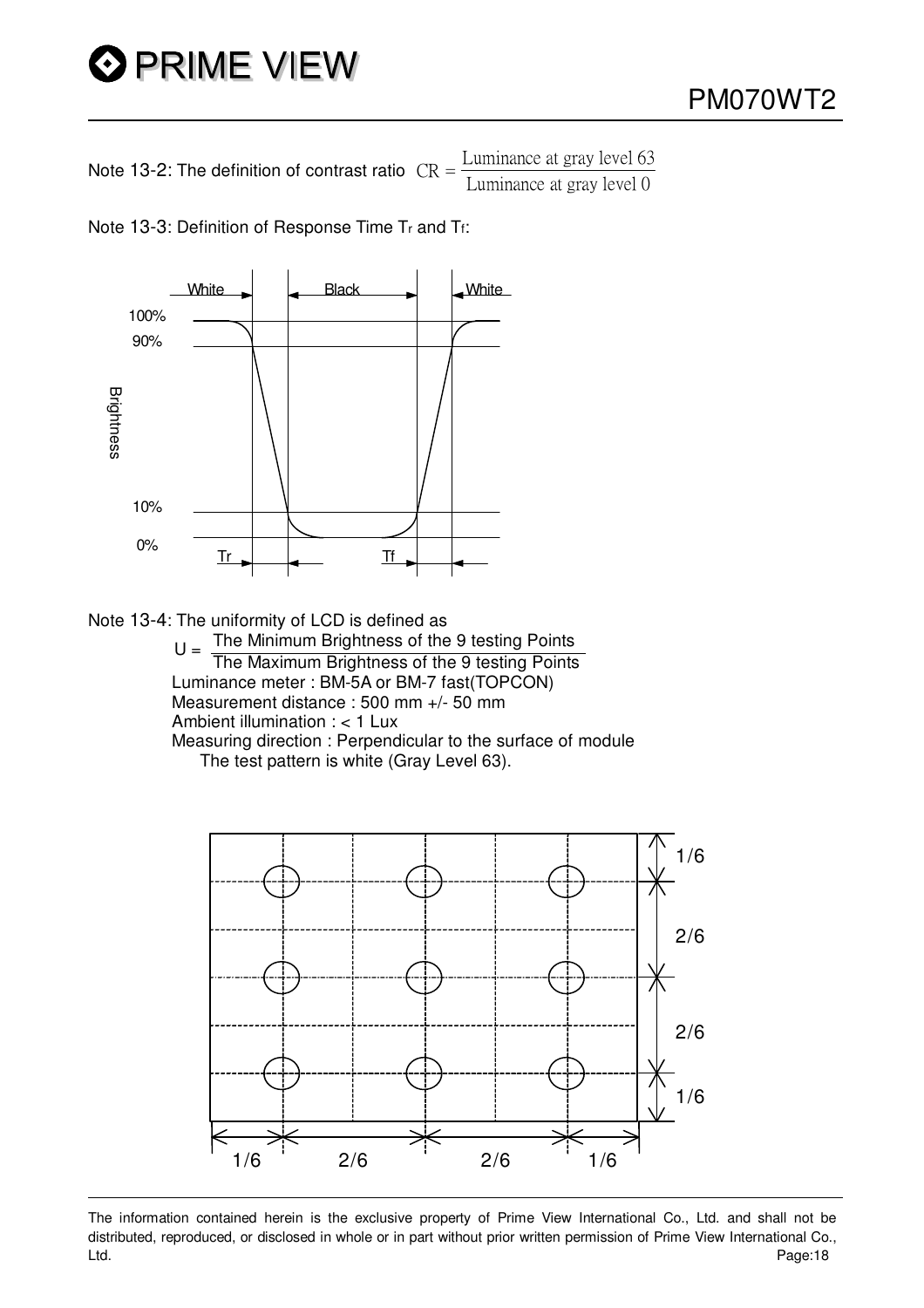# O PRIME VIEW

Note 13-5: Cross Talk (CTK) =  $\frac{|\text{YA-YB}|}{|\text{YA}|} \times 100\%$ 

YA: Brightness of Pattern A YB: Brightness of Pattern B Luminance meter : BM 5A or BM-7 fast (TOPCON) Measurement distance : 500 mm +/- 50 mm Ambient illumination : < 1 Lux Measuring direction : Perpendicular to the surface of module



The information contained herein is the exclusive property of Prime View International Co., Ltd. and shall not be distributed, reproduced, or disclosed in whole or in part without prior written permission of Prime View International Co., Ltd. Page:19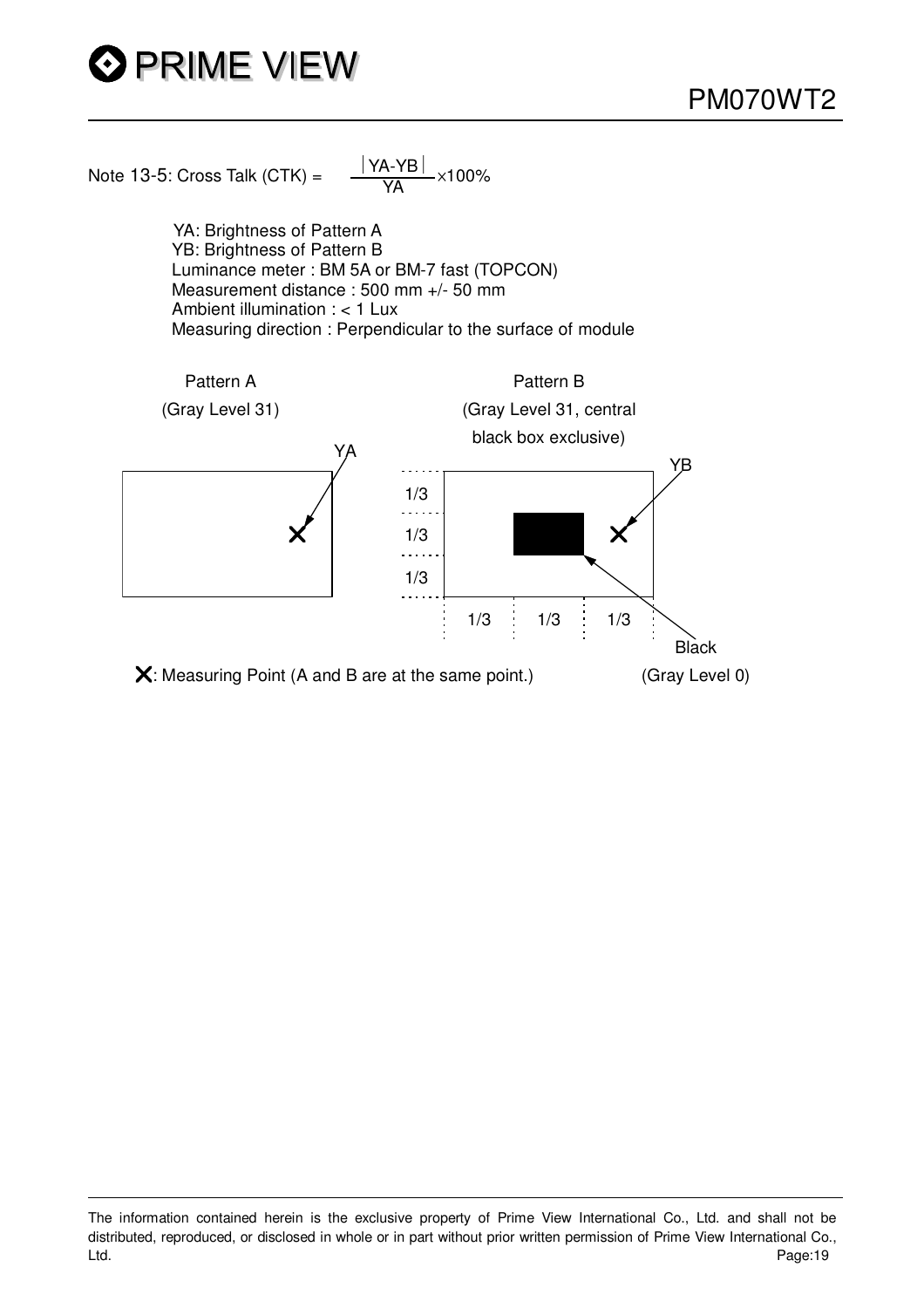## **14. Handling Cautions**

- 14-1) Mounting of module
	- a) Please power off the module when you connect the input/output connector.
	- b) Please connect the ground pattern of the inverter circuit surely. If the connection is not perfect, some following problems may happen possibly.
		- 1.The noise from the backlight unit will increase.
		- 2.The output from inverter circuit will be unstable.
		- 3.In some cases a part of module will heat.
	- c) Polarizer which is made of soft material and susceptible to flaw must be handled carefully.
	- d) Protective film (Laminator) is applied on surface to protect it against scratches and dirts. It is recommended to peel off the laminator before use and taking care of static electricity.
- 14-2) Precautions in mounting
	- a) When metal part of the TFT-LCD module (shielding lid and rear case) is soiled, wipe it with soft dry cloth.
	- b) Wipe off water drops or finger grease immediately. Long contact with water may cause discoloration or spots.
	- c) TFT-LCD module uses glass which breaks or cracks easily if dropped or bumped on hard surface. Please handle with care.
	- d) Since CMOS LSI is used in the module. So take care of static electricity and earth yourself when handling.
- 14-3) Adjusting module
	- a) Adjusting volumes on the rear face of the module have been set optimally before shipment.
	- b) Therefore, do not change any adjusted values. If adjusted values are changed, the specifications described may not be satisfied.
- 14-4) Others
	- a) Do not expose the module to direct sunlight or intensive ultraviolet rays for many hours.
	- b) Store the module at a room temperature place.
	- c) The voltage of beginning electric discharge may over the normal voltage because of leakage current from approach conductor by to draw lump read lead line around.
	- d) If LCD panel breaks, it is possibly that the liquid crystal escapes from the panel. Avoid putting it into eyes or mouth. When liquid crystal sticks on hands, clothes or feet. Wash it out immediately with soap.
	- e) Observe all other precautionary requirements in handling general electronic components.
	- f) Please adjust the voltage of common electrode as material of attachment by 1 module.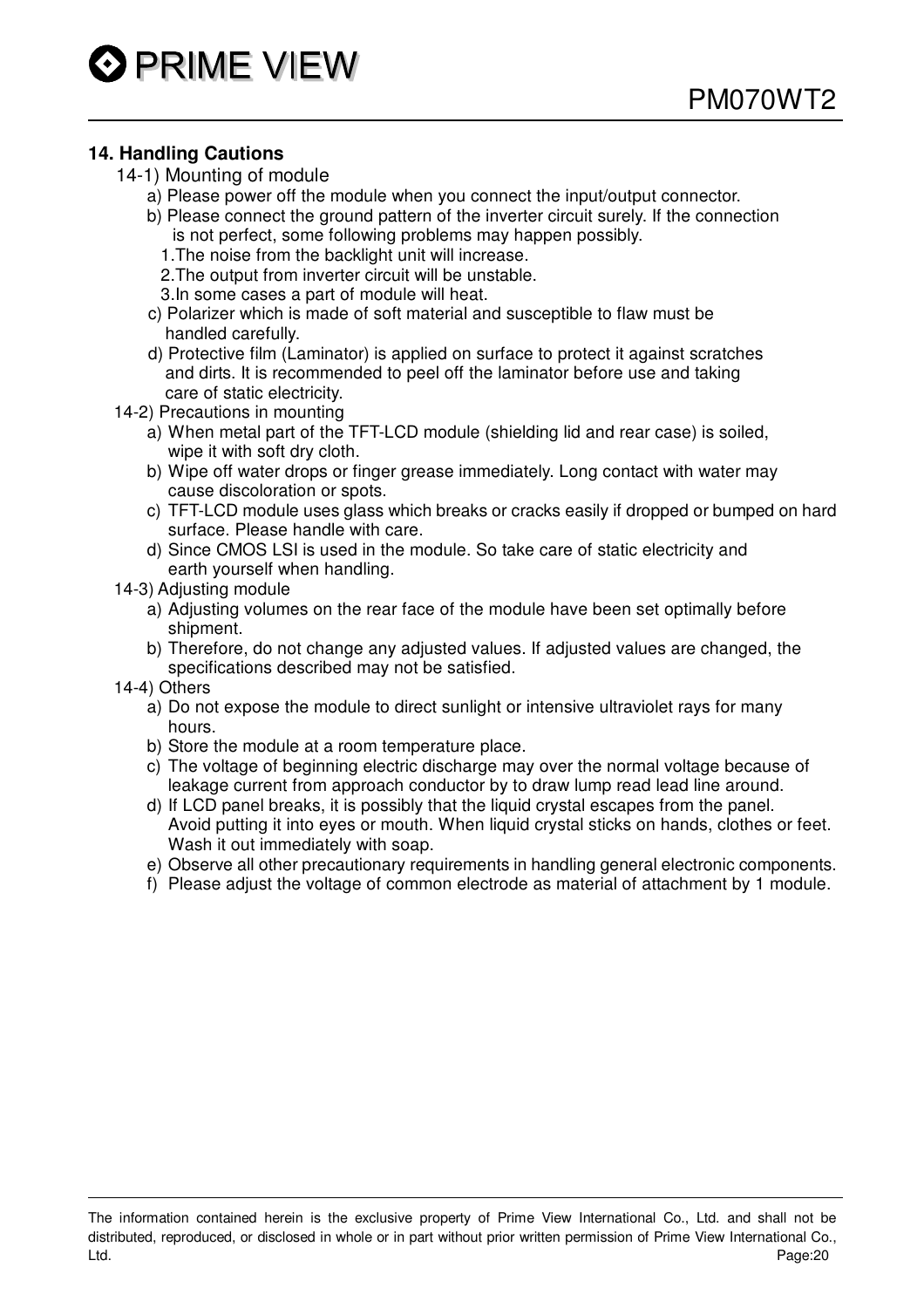### **15. Reliability Test**

| <b>No</b> | Test<br><b>Item</b>              | <b>Test Condition</b>                                   | Remark |
|-----------|----------------------------------|---------------------------------------------------------|--------|
|           | High Temperature Storage Test    | Ta = $+85^{\circ}$ C, 240 hrs                           |        |
| 2         | Low Temperature Storage Test     | Ta = $-40^{\circ}$ C, 240 hrs                           |        |
| 3         | High Temperature Operation Test  | Ta = $+80^{\circ}$ C, 240 hrs                           |        |
| 4         | Low Temperature Operation Test   | Ta = $-30^{\circ}$ C, 240 hrs                           |        |
| 5         | High Temperature & High Humidity | Ta = $+60^{\circ}$ C, 90%RH, 240 hrs                    |        |
|           | <b>Operation Test</b>            | (No Condensation)                                       |        |
| 6         | <b>Thermal Cycling Test</b>      | $-30^{\circ}$ C $\rightarrow +80^{\circ}$ C, 200 Cycles |        |
|           | (non-operating)                  | 30min 30min                                             |        |
|           |                                  | Frequency: $10 \sim 55$ H <sub>z</sub>                  |        |
|           | <b>Vibration Test</b>            | Amplitude: 1 mm                                         |        |
|           | (non-operating)                  | Sweep time: 11 min                                      |        |
|           |                                  | Test Period: 6 Cycles for each direction of X, Y, Z     |        |
| 8         | <b>Shock Test</b>                | 100G, 6ms                                               |        |
|           | (non-operating)                  | Direction: $\pm X$ , $\pm Y$ , $\pm Z$ Cycle: 3 times   |        |
|           |                                  | Contact mode: ±8KV,10times/point                        |        |
| 9         | Electrostatic Discharge Test     | , 9 points/panel face                                   |        |
|           | (non-operating)                  | $150pF$ , $330\Omega Air : \pm 15KV$<br>Air mode:       |        |

Ta: ambient temperature

Note: The protective film must be removed before temperature test.

[Criteria]

In the standard conditions, there is not display function NG issue occurred. (including : line defect ,no image), All the cosmetic specification is judged before the reliability stress.

The information contained herein is the exclusive property of Prime View International Co., Ltd. and shall not be distributed, reproduced, or disclosed in whole or in part without prior written permission of Prime View International Co., Ltd. Page:21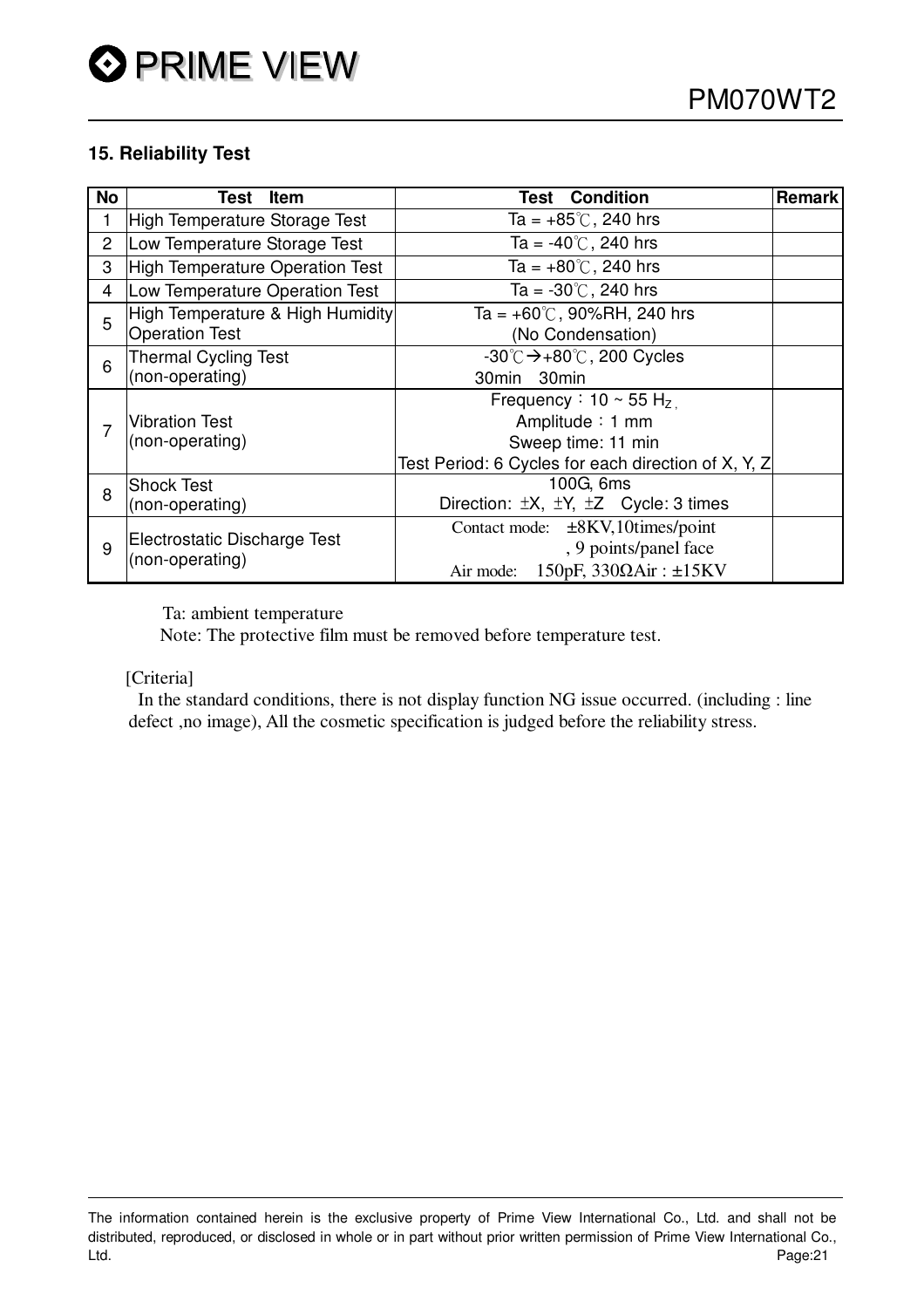

#### **16. Packing Diagram**



The information contained herein is the exclusive property of Prime View International Co., Ltd. and shall not be distributed, reproduced, or disclosed in whole or in part without prior written permission of Prime View International Co., Ltd. Page:22